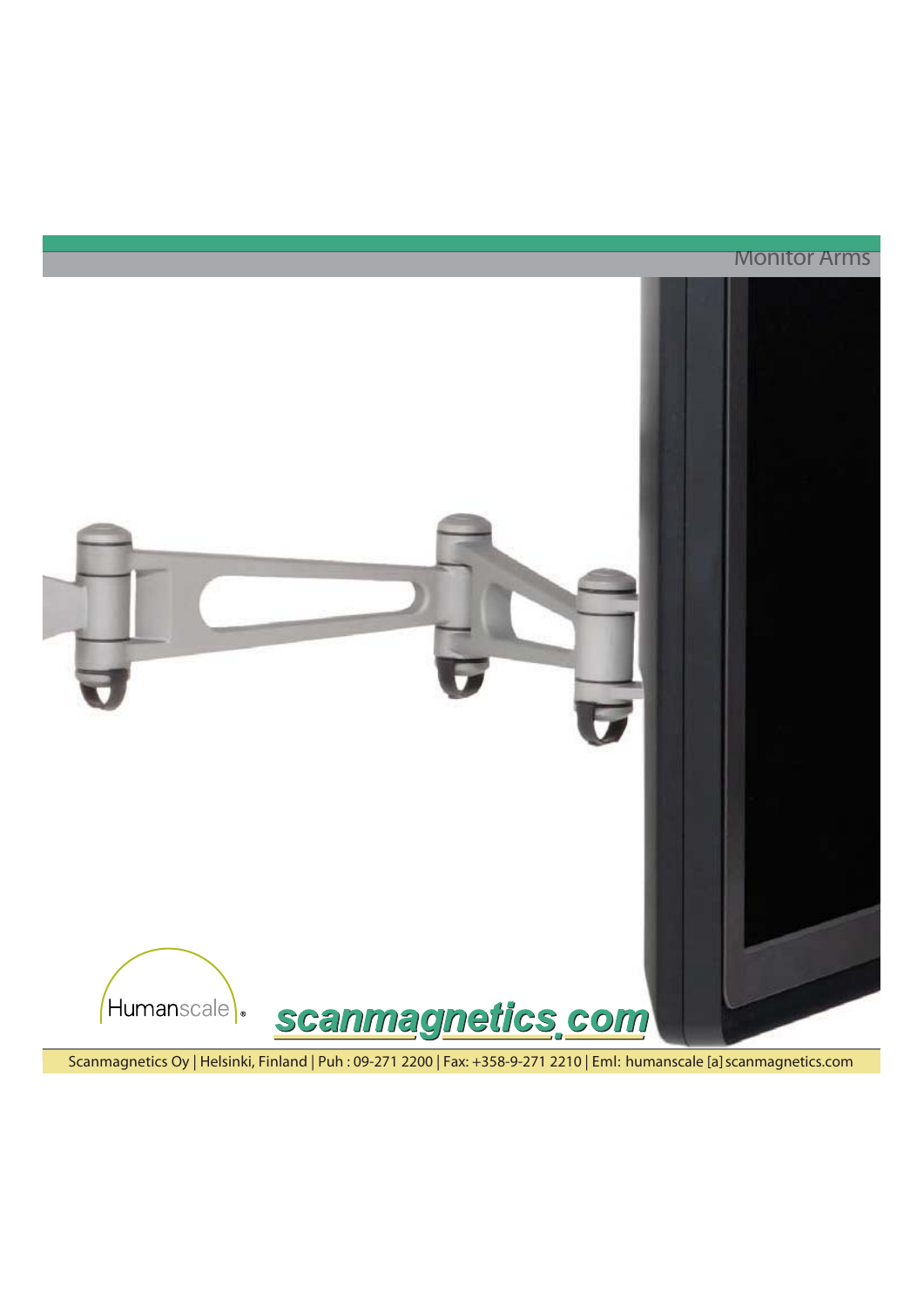"At Humanscale, we strive to create a more comfortable place to work by solving design problems with simple, elegant solutions that offer improved functionality. Our award-winning monitor arms are no exception. Because of their size, flat panel monitors allow for much greater flex`ibility than bulky CRTs. Humanscale has harnessed that advantage to enable users to easily place their monitors at the most appropriate heights, distances and angles for their physical requirements and tasks. Whether you're viewing your monitor, referencing documents, or collaborating with others, a well-designed monitor arm can dramatically improve both workstation performance and user comfort."



### Designed by Manuel Saez

Manuel, Design Director of the Humanscale Design Studio, graduated with honors from the University of Bridgeport with a BS in Industrial Design and a Masters in Management. His award-winning work has been featured in Metropolis, Appliance, Landscape Architecture, Innovation, Architecture, Buildings, Contract, ID Magazine, and the New York Times.

Humanscale Monitor Arm Awards

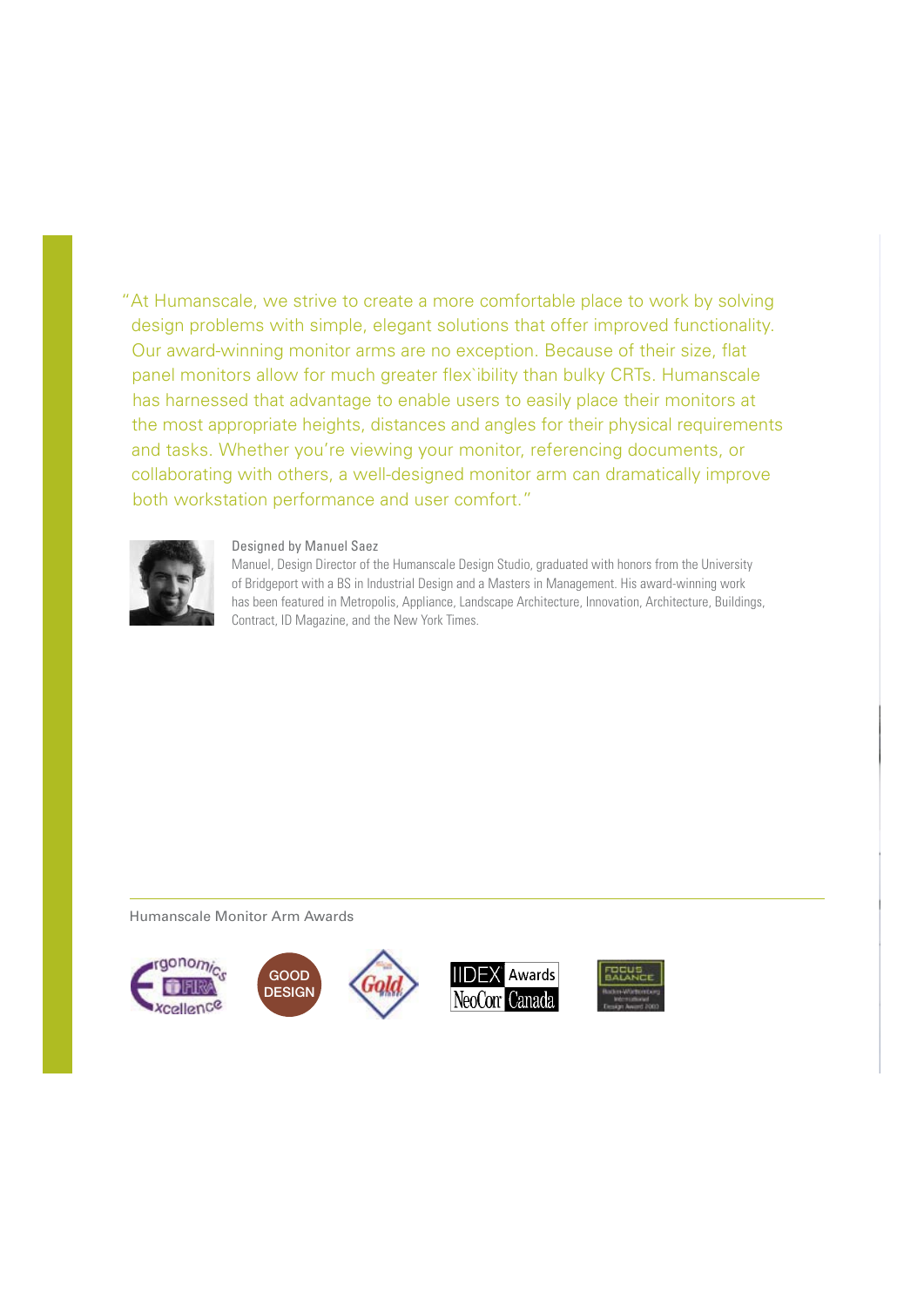### **Common Configurations**



**M7A**

Top mounted, single monitor, two standard links, grommet mount, one-row adjustable post.



#### **M7B**

Top mounted, single monitor, two standard links, two-piece low-profile clamp mount, slim post with FEA.



#### **M7C**

Bracket mounted, single monitor, two standard links, two-piece low-profile clamp mount, slim post.



#### **M7D**

Bracket mounted, single monitor, two standard links, two-piece low-profile clamp mount, slim post with FEA.



**M7E**

Top mounted, single monitor, two long links, two-piece low-profile clamp mount, slim post with FEA.



Top mounted, single monitor, two standard links, bolt-through mount, slim post with FEA.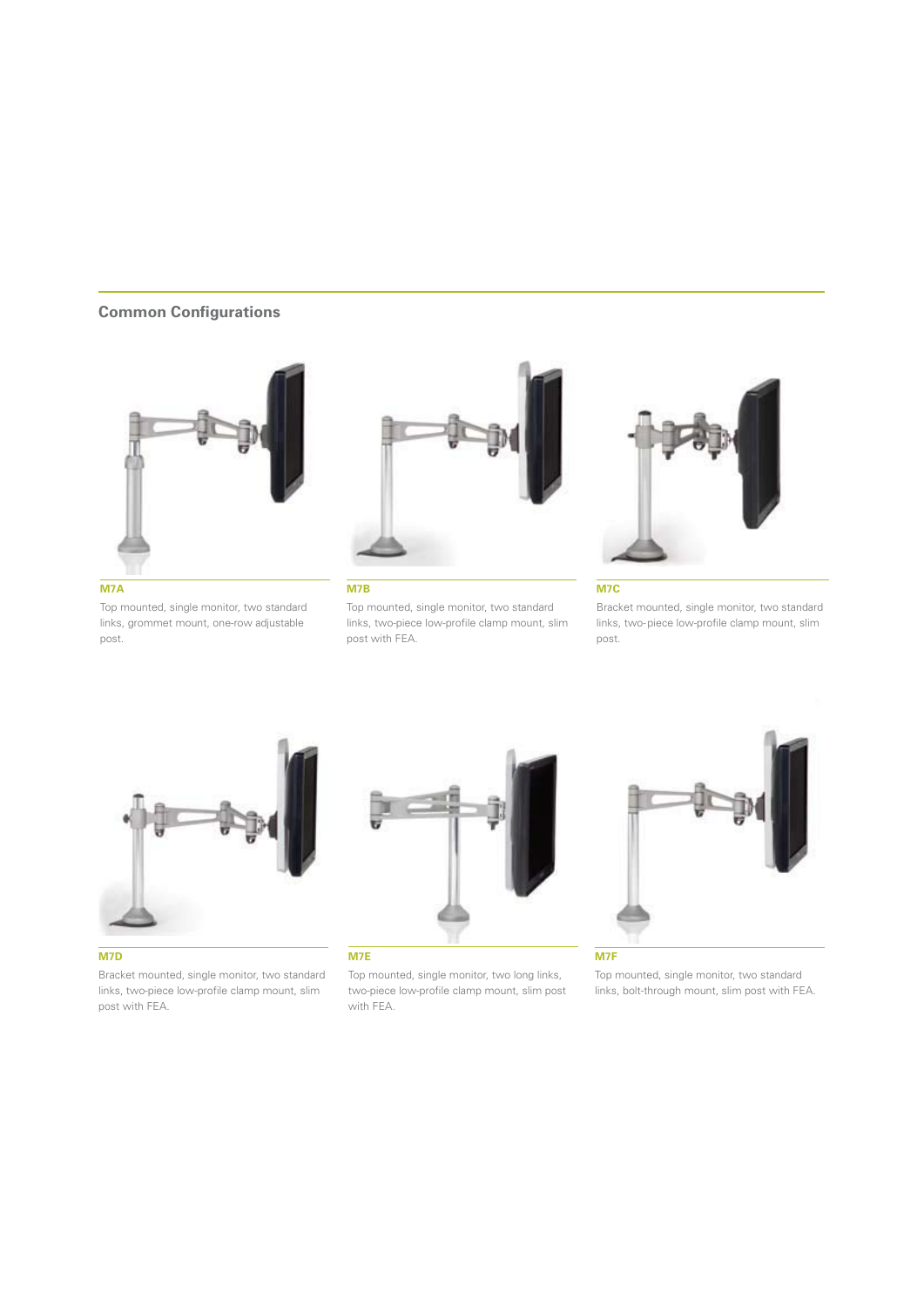## **Common Configurations**





 $\overline{M7G}$ 

Bracket mounted, two monitors, two standard links for each, heavy-duty clamp mount onerow post with two FEAs.

Bracket mounted, two monitors, two standard links for each, bolt-through mount, one-row post with two FEAs.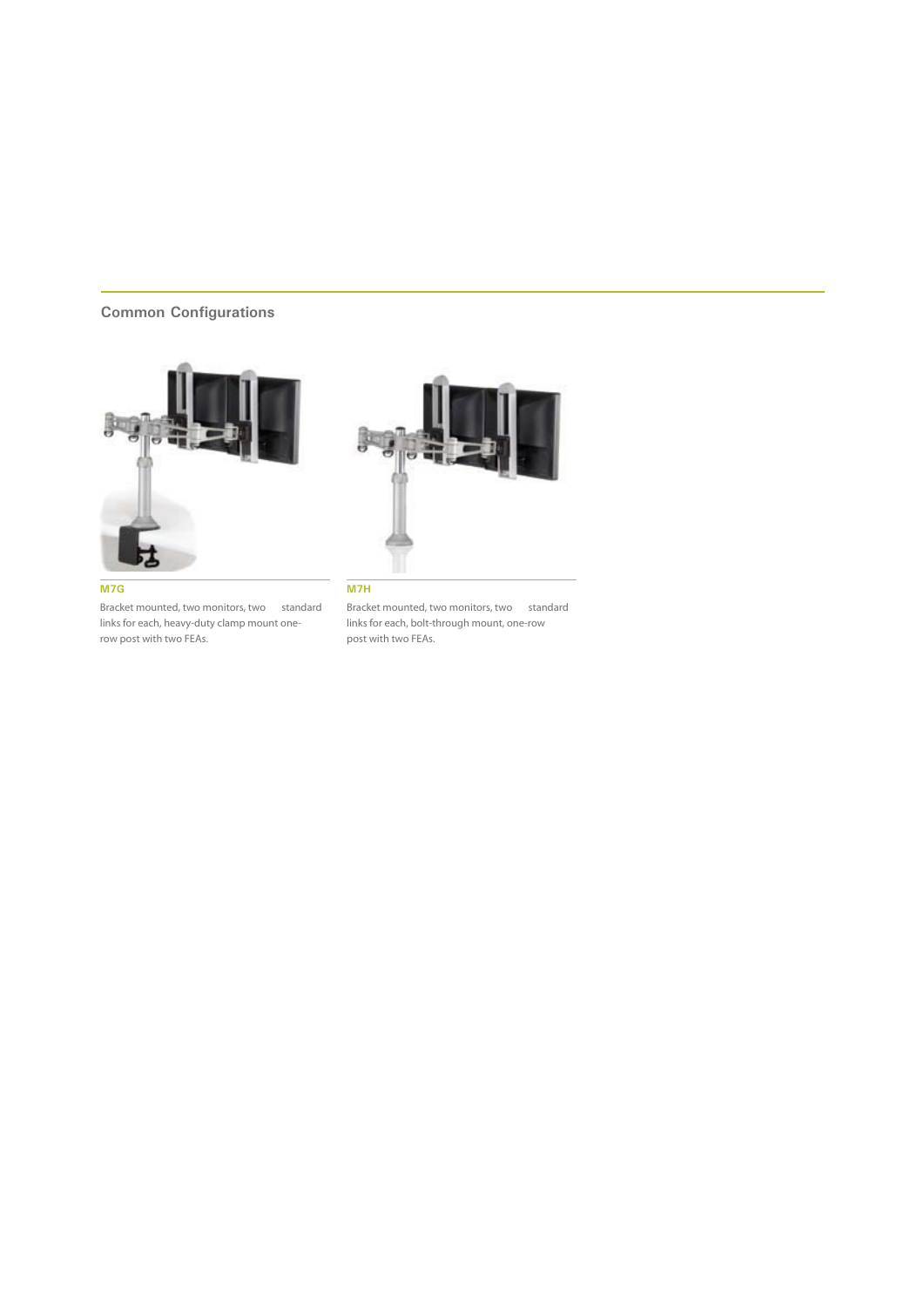## **INDICE DE CONTENIDO**



| <b>CAPÍTULO</b>                                                                                         |                               |                          |                        | <b>PÁGINA</b>  |
|---------------------------------------------------------------------------------------------------------|-------------------------------|--------------------------|------------------------|----------------|
| 1.- Características Básicas Soporte TFT / LCD                                                           |                               |                          |                        | $\mathbf{3}$   |
| Plazo de Entrega<br>$\bullet$<br><b>Colores disponibles</b><br>$\bullet$<br>$\bullet$<br>Tipos de poste | <b>Fijaciones disponibles</b> |                          |                        |                |
| 2.- Soportes TFT/LCD 1 Nivel                                                                            |                               |                          |                        | $\overline{7}$ |
|                                                                                                         | 叶画                            |                          |                        |                |
| 1 Monitor 0 Link                                                                                        | 1 Monitor 2 Link              | 2 Monitores 2-2 Link     | 3 Monitores 2-0-2 Link |                |
| 3.- Soportes TFT/LCD 2 Niveles                                                                          |                               |                          |                        | $\bf 8$        |
| 2 Monitores 0-0 Link                                                                                    |                               | 4 Monitores 2-2-2-2 Link | 3 Monitores 2-0-2 Link |                |
| 4.- Soportes TFT/LCD Panel / Pared                                                                      |                               |                          |                        | 9              |
| <b>Regional</b><br>1 Monitor 0 Link                                                                     | fin<br>1 Monitor 1 Link       | 1 Monitor 0 Link         | 1 Monitor 1 Link       |                |
| 5.- Complementos Soportes TFT / LCD                                                                     |                               |                          |                        | $10 - 11$      |
|                                                                                                         |                               |                          |                        |                |
|                                                                                                         |                               |                          |                        |                |
| Postes                                                                                                  |                               | <b>Brazos</b>            | <b>FEA</b>             |                |
|                                                                                                         |                               |                          |                        |                |
|                                                                                                         |                               |                          |                        |                |

Soluciones Ergonómicas Profes**SGanmagnetics**, com

Scanmagnetics Oy | Helsinki, Finland | Puh: 09-271 2200 | Fax: +358-9-271 2210 | Eml: gesab [a] scanmagnetics.com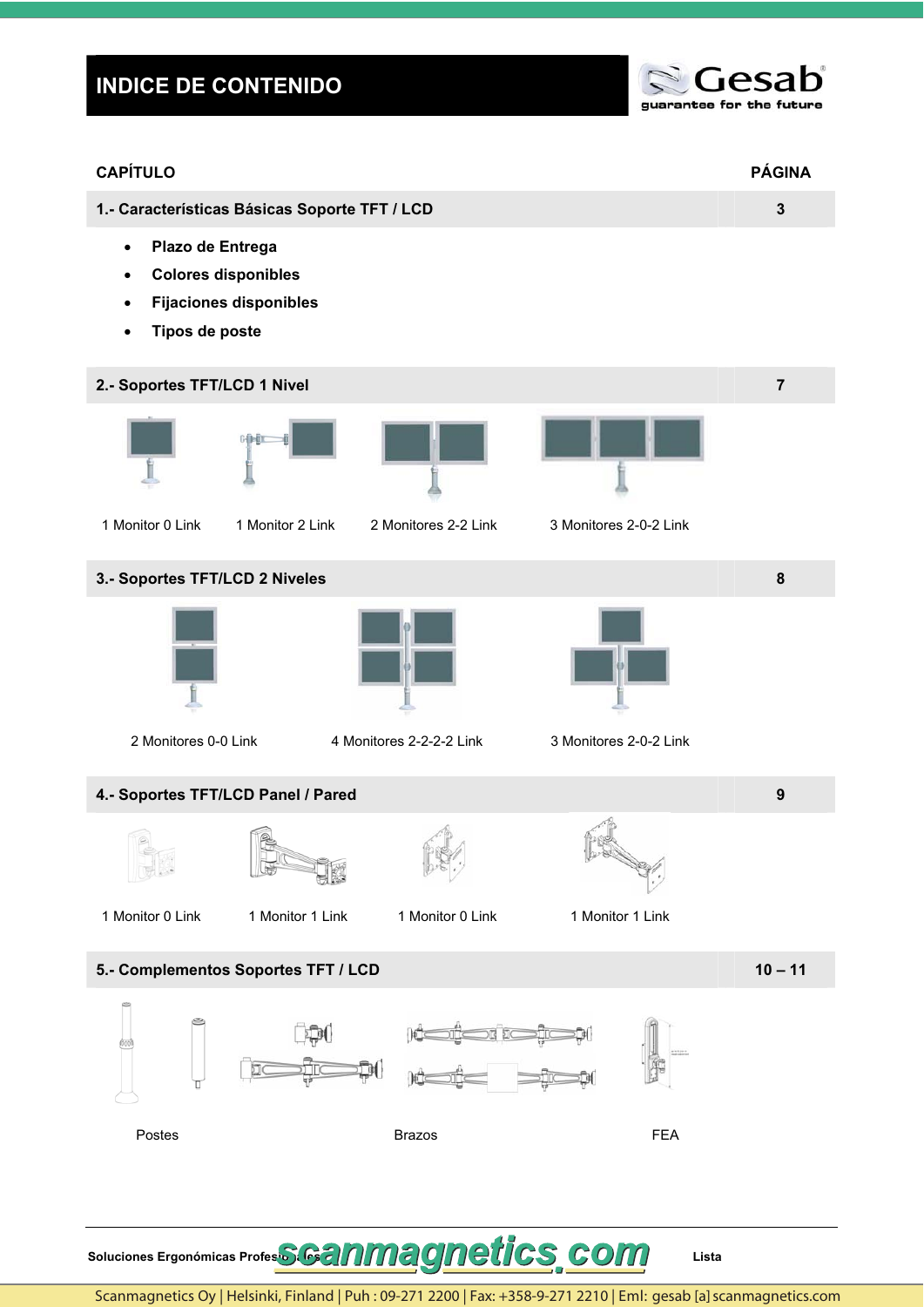

## **NOTA:**

Todas las referencias plasmadas en esta lista están catalogadas como ESTÁNDAR, teniendo un plazo de entrega máximo de 2 semanas.

Las demás referencias tendrán un plazo de entrega de 5 semanas.

#### $1.1$ **Tipos de postes**



## 1.2 Colores disponibles



## 1.3 Anchura brazos



Soluciones Ergonómicas Profes**SGanmagnetics**, com

Scanmagnetics Oy | Helsinki, Finland | Puh: 09-271 2200 | Fax: +358-9-271 2210 | Eml: gesab [a] scanmagnetics.com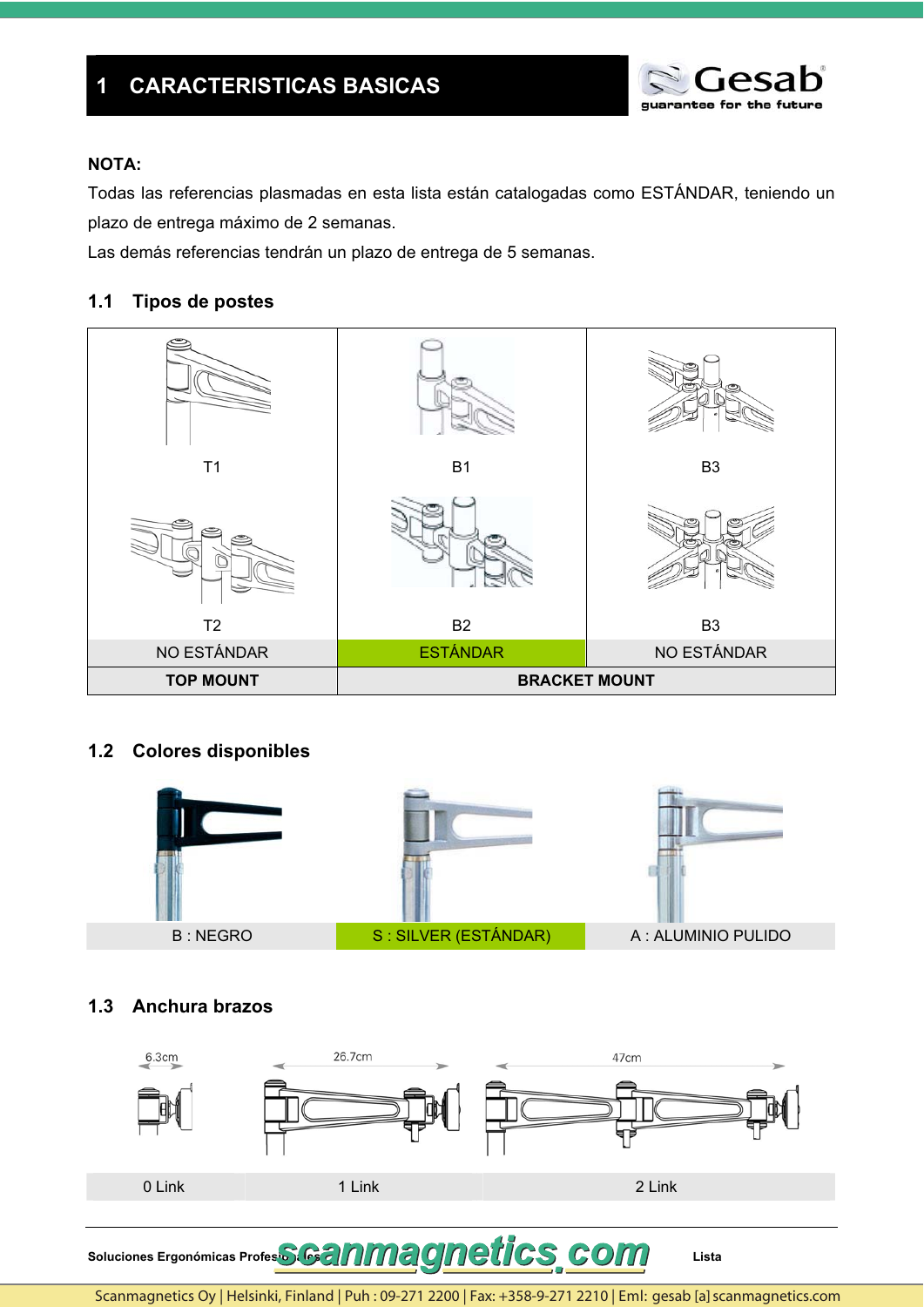

## **1.4 Fijaciones disponibles**



## **1.5 Altura postes**

## **Altura de los Postes M7 desde la fijación a la parte superior del poste**

|                                                        | <b>TOP MOUNT</b><br>1 Nivel | <b>TOP MOUNT</b><br>2 Niveles | <b>BRACKET MOUNT</b><br>1 Nivel | <b>BRACKET MOUNT</b><br>2 Niveles |
|--------------------------------------------------------|-----------------------------|-------------------------------|---------------------------------|-----------------------------------|
| Bolt through, sliding<br>top, retrofit clamp,<br>clamp | 470mm                       | N/a                           | 452mm                           | 932mm                             |
| Fijación de Pared                                      | $124$ mm                    | N/a                           | N/a                             | N/a                               |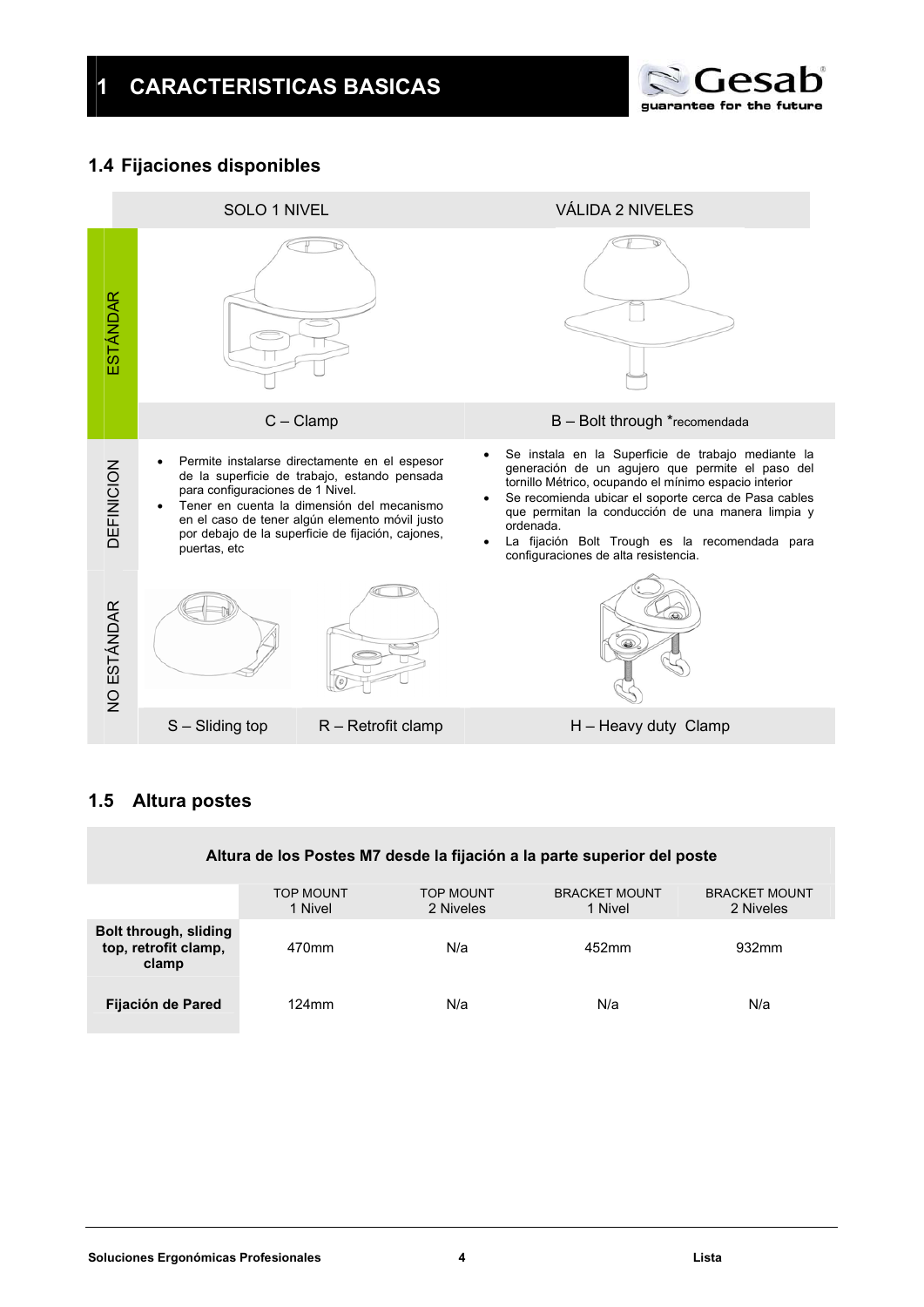

#### $1.6$ Cilindro (para ajuste en altura neumático)

| <b>Tipo</b> | Peso del monitor en Kg. | <b>Tipo</b> | Peso del monitor en Kg. |
|-------------|-------------------------|-------------|-------------------------|
| М           | Estándar                |             | 7,3 a 10,4              |
| 1           | 0,9a4                   | 5           | 10 a 12,7               |
| 2           | 3,2a6                   | 6           | 12,7 a 15,4             |
| 3           | 5 a 8,2                 |             | 15,4 a 18               |

#### Seguridad y desmontaje rápido  $1.7$

### Seguridad (S)

Todos los soportes que incluyen este sistema necesitan de herramientas especiales para desmontar el monitor o el soporte

### Desmontaje rápido (Q)

Permite montar y desmontar el monitor rápidamente

#### Tipo de unión frontal  $1.8$



Estándar



Rotativo (Flip Up)

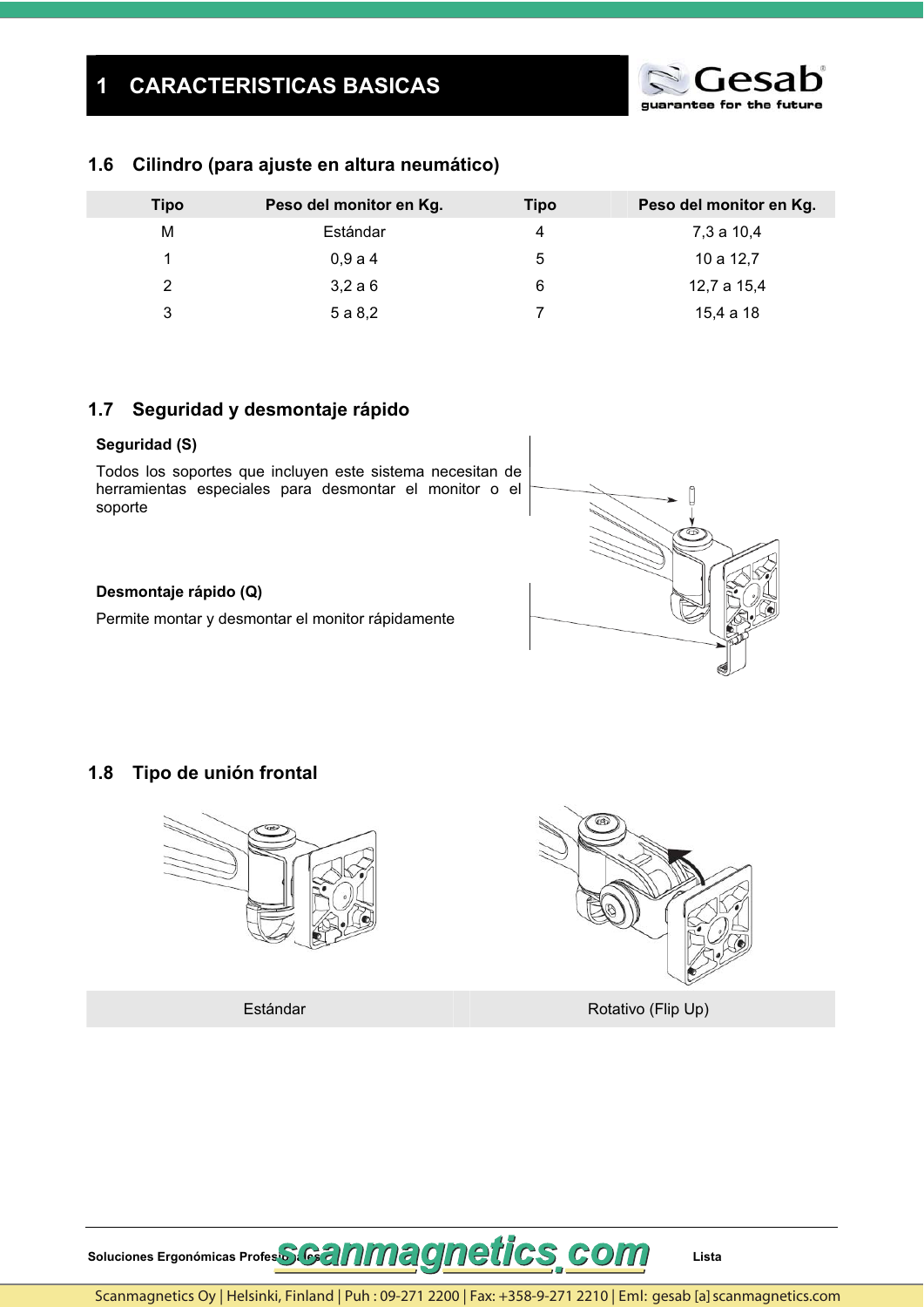

## 1.9 Tope poste



Limita la rotación del poste a 180°. Solo para tipos de poste T1 y T2

## 1.10 Ajuste frontal (FEA = Front End Adjustment)





Scanmagnetics Oy | Helsinki, Finland | Puh: 09-271 2200 | Fax: +358-9-271 2210 | Eml: gesab [a] scanmagnetics.com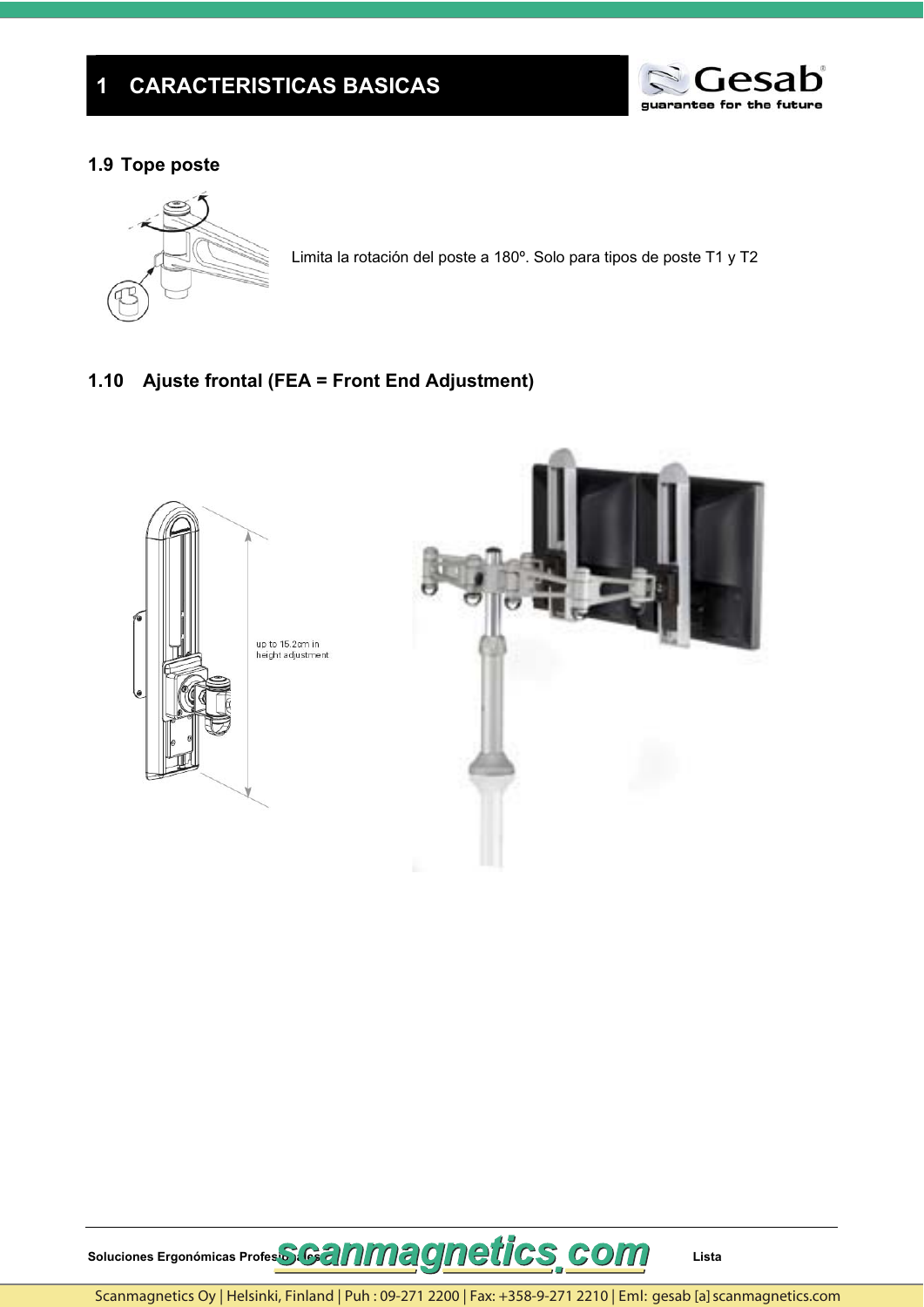#### **SOPORTES TFT/LCD 1 NIVEL**  $\overline{\mathbf{2}}$



| <b>Esquema</b> |                                                                                                                                         | <b>Modelo</b>                                                                                                                                                                                                                                                                                                                                                                                                                                                                                                                    |                                                                                                                                                                                                                                     | Dimensiones en mm |      |  |  |  |  |  |  |  |  |
|----------------|-----------------------------------------------------------------------------------------------------------------------------------------|----------------------------------------------------------------------------------------------------------------------------------------------------------------------------------------------------------------------------------------------------------------------------------------------------------------------------------------------------------------------------------------------------------------------------------------------------------------------------------------------------------------------------------|-------------------------------------------------------------------------------------------------------------------------------------------------------------------------------------------------------------------------------------|-------------------|------|--|--|--|--|--|--|--|--|
|                |                                                                                                                                         |                                                                                                                                                                                                                                                                                                                                                                                                                                                                                                                                  | An                                                                                                                                                                                                                                  | ΑI                | Prof |  |  |  |  |  |  |  |  |
|                | 751-10BS                                                                                                                                | Sop. 1 Monitor 0 Link Bolt                                                                                                                                                                                                                                                                                                                                                                                                                                                                                                       | 485                                                                                                                                                                                                                                 | 65                | 114  |  |  |  |  |  |  |  |  |
|                | 751-10CS                                                                                                                                | Sop. 1 Monitor 0 Link Clamp                                                                                                                                                                                                                                                                                                                                                                                                                                                                                                      | 485                                                                                                                                                                                                                                 | 65                | 114  |  |  |  |  |  |  |  |  |
|                | Características                                                                                                                         |                                                                                                                                                                                                                                                                                                                                                                                                                                                                                                                                  |                                                                                                                                                                                                                                     |                   |      |  |  |  |  |  |  |  |  |
|                | $\gamma$<br>inoxidable.<br>$\overline{?}$<br>$\overline{?}$<br>$\overline{?}$<br>$\overline{?}$<br>$\overline{\mathcal{L}}$             | Fabricado en fundición de aluminio de alta resistencia con cuerpo central de acero<br>Incorpora un codo (0 link) para instalar un monitor TFT en formato VESA 75/100,<br>ajustable en altura de forma MANUAL.<br>Permite la rotación del monitor 360° circularmente y 60° el eje "X" e "Y"<br>Se puede instalar en cualquier espesor de superficie de trabajo<br>Permite la instalación de monitores TFT hasta 9 Kg.<br>Permite ampliar la altura del poste para generar un segundo nivel de monitores TFT.                      |                                                                                                                                                                                                                                     |                   |      |  |  |  |  |  |  |  |  |
|                | 751-12BS                                                                                                                                | Sop. 1 Monitor 2 Link Bolt                                                                                                                                                                                                                                                                                                                                                                                                                                                                                                       | 485                                                                                                                                                                                                                                 | 266               | 114  |  |  |  |  |  |  |  |  |
|                | 751-12CS                                                                                                                                | Sop. 1 Monitor 2 Link Clamp                                                                                                                                                                                                                                                                                                                                                                                                                                                                                                      | 485                                                                                                                                                                                                                                 | 266               | 114  |  |  |  |  |  |  |  |  |
|                | Características                                                                                                                         |                                                                                                                                                                                                                                                                                                                                                                                                                                                                                                                                  |                                                                                                                                                                                                                                     |                   |      |  |  |  |  |  |  |  |  |
|                | $\gamma$<br>inoxidable.<br>$\overline{?}$<br>$\overline{?}$<br>$\overline{?}$<br>$\overline{?}$<br>$\gamma$                             | Fabricado en fundición de aluminio de alta resistencia con cuerpo central de acero<br>Incorpora un brazo articulado 2 links para instalar un monitor TFT en formato VESA<br>75/100, ajustable en altura de forma MANUAL.<br>Permite la rotación del monitor 360° circularmente y 60° el eje "X", "Y", "Z"<br>Se puede instalar en cualquier espesor de superficie de trabajo<br>Permite la instalación de monitores TFT hasta 9 Kg.<br>Permite ampliar la altura del poste para generar un segundo nivel de monitores TFT.       |                                                                                                                                                                                                                                     |                   |      |  |  |  |  |  |  |  |  |
|                | 752-12BS                                                                                                                                | 114                                                                                                                                                                                                                                                                                                                                                                                                                                                                                                                              |                                                                                                                                                                                                                                     |                   |      |  |  |  |  |  |  |  |  |
|                | 752-12CS<br>Sop. 2 Monitores 2-2 Link Clamp<br>485<br>940<br>114                                                                        |                                                                                                                                                                                                                                                                                                                                                                                                                                                                                                                                  |                                                                                                                                                                                                                                     |                   |      |  |  |  |  |  |  |  |  |
|                | Características                                                                                                                         |                                                                                                                                                                                                                                                                                                                                                                                                                                                                                                                                  |                                                                                                                                                                                                                                     |                   |      |  |  |  |  |  |  |  |  |
|                | $\gamma$<br>inoxidable.<br>$\gamma$<br>$\overline{\cdot}$<br>$\overline{?}$<br>$\overline{?}$<br>$\overline{\cdot}$                     | Fabricado en fundición de aluminio de alta resistencia con cuerpo central de acero<br>Incorpora dos brazos articulados 2 links para instalar dos monitor TFT en formato<br>VESA 75/100, aiustable en altura de forma MANUAL.<br>Permite la rotación del monitor 360° circularmente y 60° el eje "X", "Y", "Z"<br>Se puede instalar en cualquier espesor de superficie de trabajo<br>Permite la instalación de 2 monitores TFT hasta 9 Kg.<br>Permite ampliar la altura del poste para generar un segundo nivel de monitores TFT. |                                                                                                                                                                                                                                     |                   |      |  |  |  |  |  |  |  |  |
|                | 753-31BS                                                                                                                                | Sop. 3 Monitores 2-0-2 Link Bolt                                                                                                                                                                                                                                                                                                                                                                                                                                                                                                 | 485                                                                                                                                                                                                                                 | 940               | 114  |  |  |  |  |  |  |  |  |
|                | Características                                                                                                                         |                                                                                                                                                                                                                                                                                                                                                                                                                                                                                                                                  |                                                                                                                                                                                                                                     |                   |      |  |  |  |  |  |  |  |  |
|                | $\gamma$<br>inoxidable.<br>$\overline{?}$<br>$\overline{?}$<br>$\overline{?}$<br>$\overline{?}$<br>$\overline{\cdot}$<br>$\overline{?}$ | Ajustable en altura de forma MANUAL.<br>Incorpora sistema VESA 75/100.<br>Permite la instalación monitores TFT hasta de 21"<br>Permite la instalación de monitores TFT hasta 9kg.                                                                                                                                                                                                                                                                                                                                                | Fabricado en fundición de aluminio de alta resistencia con cuerpo central de acero<br>Permite la rotación del monitor 360° circularmente y 60° el eje "X" e "Y".<br>Se puede instalar en cualquier espesor de superficie de trabajo |                   |      |  |  |  |  |  |  |  |  |

NOTA: Todos los soportes articulados ESTÁNDAR son de color Plata - ("S"=Silver). Opcional en Negro ("B"=Black) ó Aluminio Pulido ("A"= Aluminium)



Lista

Scanmagnetics Oy | Helsinki, Finland | Puh: 09-271 2200 | Fax: +358-9-271 2210 | Eml: gesab [a] scanmagnetics.com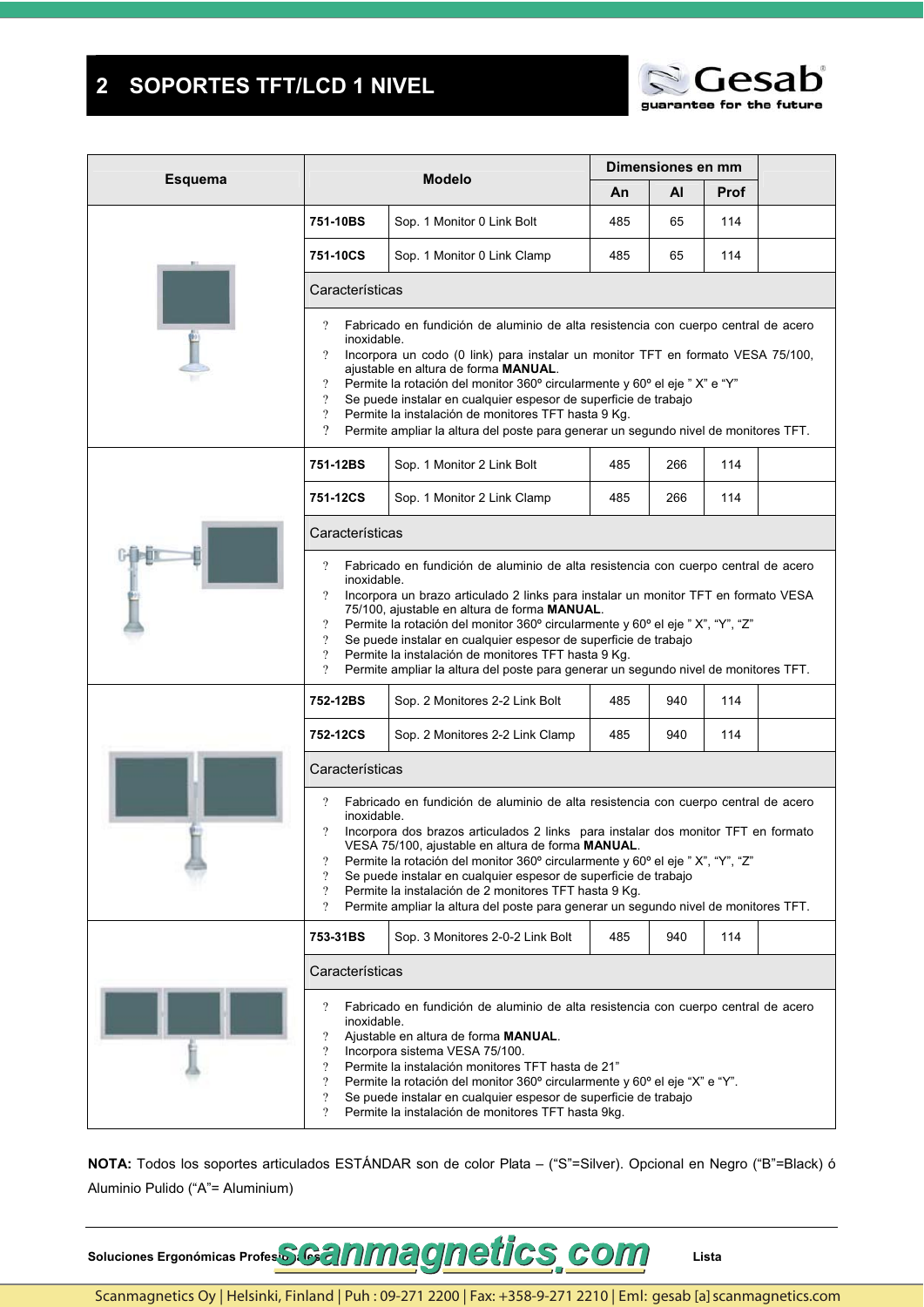#### **SOPORTES TFT/LCD 2 NIVELES**  $\overline{\mathbf{3}}$



| <b>Esquema</b> |                                                                                                                                                   | <b>Modelo</b>                                                                                                                                                                                                                                                                                                                                                                                                                                                         |     | Dimensiones en mm |             |  |
|----------------|---------------------------------------------------------------------------------------------------------------------------------------------------|-----------------------------------------------------------------------------------------------------------------------------------------------------------------------------------------------------------------------------------------------------------------------------------------------------------------------------------------------------------------------------------------------------------------------------------------------------------------------|-----|-------------------|-------------|--|
|                |                                                                                                                                                   |                                                                                                                                                                                                                                                                                                                                                                                                                                                                       | An. | AI                | <b>Prof</b> |  |
|                | 751-20BS                                                                                                                                          | Sop. 2 Monitores 0-0 Link Bolt                                                                                                                                                                                                                                                                                                                                                                                                                                        | 823 | 65                | 114         |  |
|                | Características                                                                                                                                   |                                                                                                                                                                                                                                                                                                                                                                                                                                                                       |     |                   |             |  |
|                | $\overline{?}$<br>inoxidable.<br>$\overline{?}$<br>$\overline{?}$<br>$\overline{?}$<br>$\overline{?}$<br>$\overline{?}$<br>$\overline{?}$         | Fabricado en fundición de aluminio de alta resistencia con cuerpo central de acero<br>Ajustable en altura de forma MANUAL.<br>Incorpora sistema VESA 75/100.<br>Permite la instalación monitores TFT hasta de 21"<br>Permite la rotación del monitor 360° circularmente y 60° el eje "X" e "Y".<br>Se puede instalar en cualquier espesor de superficie de trabajo<br>Permite la instalación de monitores TFT hasta 9kg.                                              |     |                   |             |  |
|                | 752-22BS                                                                                                                                          | Sop. 4 Monitores 2-2-2-2 Link Bolt                                                                                                                                                                                                                                                                                                                                                                                                                                    | 826 | 940               | 114         |  |
|                | Características                                                                                                                                   |                                                                                                                                                                                                                                                                                                                                                                                                                                                                       |     |                   |             |  |
|                | $\gamma$<br>inoxidable.<br>$\overline{?}$<br>$\overline{?}$<br>$\overline{?}$<br>$\overline{?}$<br>$\overline{?}$<br>$\gamma$                     | Fabricado en fundición de aluminio de alta resistencia con cuerpo central de acero<br>Ajustable en altura de forma <b>MANUAL</b> .<br>Incorpora sistema VESA 75/100.<br>Permiten la instalación de monitores hasta 21"<br>Permite la rotación del monitor 360° circularmente y 60° el eje "X"; "Y"; "Z"<br>Se puede instalar en cualquier espesor de superficie de trabajo<br>Permite la instalación de monitores TFT hasta 9kg.                                      |     |                   |             |  |
|                | 753-22BS                                                                                                                                          | Sop. 3 Monitores 2-0-2 Link Bolt                                                                                                                                                                                                                                                                                                                                                                                                                                      | 823 | 940               | 114         |  |
|                | Características                                                                                                                                   |                                                                                                                                                                                                                                                                                                                                                                                                                                                                       |     |                   |             |  |
|                | $\gamma$<br>inoxidable.<br>$\overline{\mathcal{L}}$<br>$\overline{\mathcal{L}}$<br>$\overline{?}$<br>$\overline{?}$<br>$\overline{?}$<br>$\gamma$ | Fabricado en fundición de aluminio de alta resistencia con cuerpo central de acero<br>Ajustable en altura de forma MANUAL.<br>Incorpora sistema VESA 75/100.<br>Permiten la instalación de monitores hasta 21"<br>Permite la rotación del monitor 360° circularmente y 60° el eje "X" e "Y".<br>En el primer nivel incorpora dos brazos articulados 2 links. En el segundo nivel<br>incorpora un codo (0 link).<br>Permite la instalación de monitores TFT hasta 9kg. |     |                   |             |  |

NOTA: Todos los soportes articulados ESTÁNDAR son de color Plata - ("S"=Silver). Opcional en Negro ("B"=Black) ó Aluminio Pulido ("A"= Aluminium)

Soluciones Ergonómicas Profes**SGanmagnetics**, com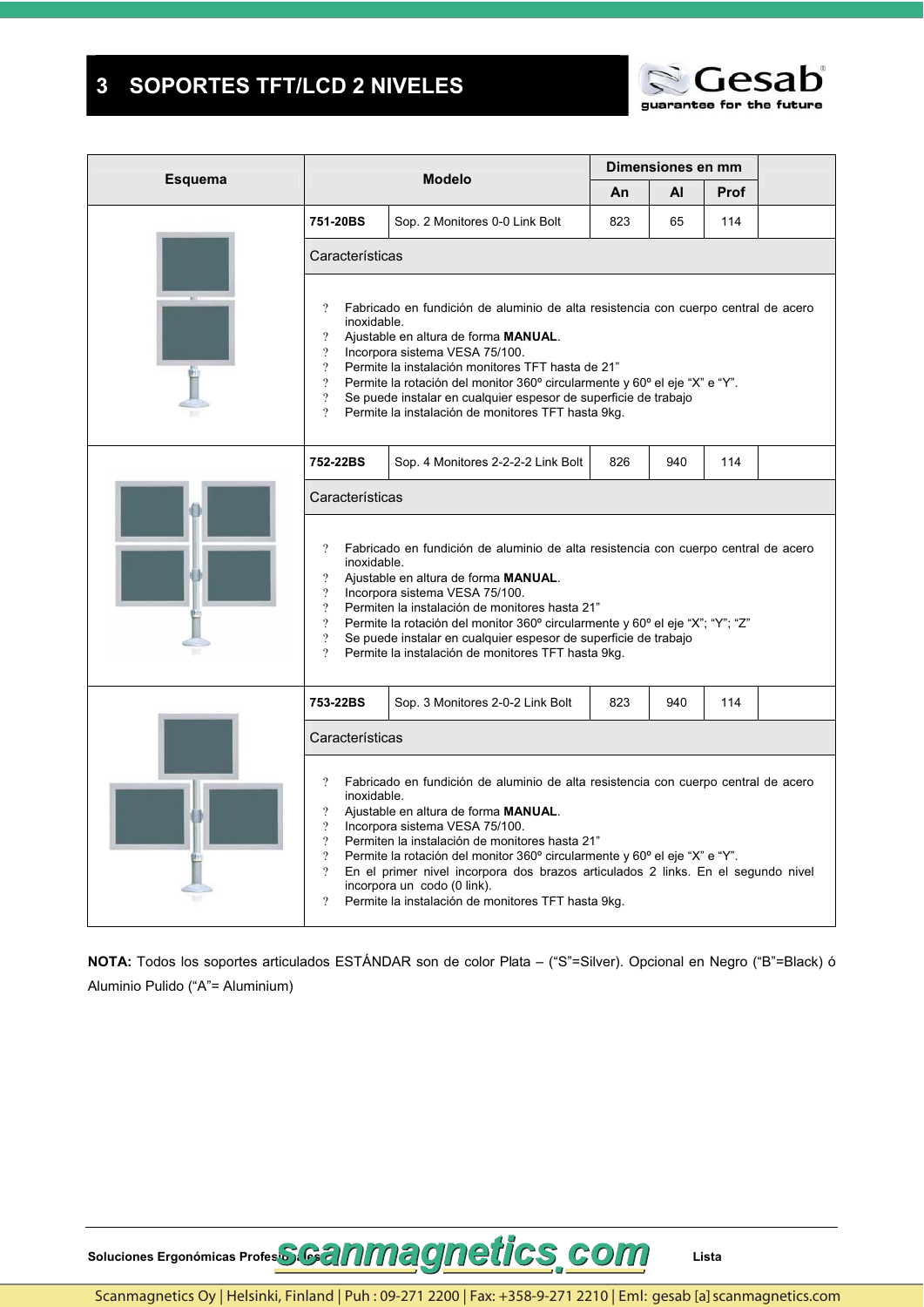## **4 SOPORTES TFT/LCD PANEL / PARED**



|         | Dimensiones en mm<br><b>Modelo</b> |                                                                                                                                                                                                                                                                                                                                                                                                                                                                                                                                                                                                                                       |     |    |      |  |  |  |  |  |  |
|---------|------------------------------------|---------------------------------------------------------------------------------------------------------------------------------------------------------------------------------------------------------------------------------------------------------------------------------------------------------------------------------------------------------------------------------------------------------------------------------------------------------------------------------------------------------------------------------------------------------------------------------------------------------------------------------------|-----|----|------|--|--|--|--|--|--|
| Esquema |                                    |                                                                                                                                                                                                                                                                                                                                                                                                                                                                                                                                                                                                                                       | An  | AI | Prof |  |  |  |  |  |  |
|         | 750-000S                           | Soporte Panel 0 Link Silver                                                                                                                                                                                                                                                                                                                                                                                                                                                                                                                                                                                                           | 135 | 65 | 114  |  |  |  |  |  |  |
|         | 750-010S                           | Soporte Panel 1 Link Silver                                                                                                                                                                                                                                                                                                                                                                                                                                                                                                                                                                                                           | 135 | 65 | 317  |  |  |  |  |  |  |
|         | Características                    |                                                                                                                                                                                                                                                                                                                                                                                                                                                                                                                                                                                                                                       |     |    |      |  |  |  |  |  |  |
|         | VESA 75/100.                       | Fabricado en Aluminio estampado de alta resistencia.<br>Está preparado para ser instalado sobre raíles de Aluminio.<br>Incorpora un sistema de lañas regulables en altura que permiten la instalación del<br>soporte en la gran mayoría de formatos de perfilería.<br>Permite la rotación del monitor 360° circularmente y 60° el eje "X" ; "Y" y "Z" en le<br>caso del 750-010S<br>750-000S: Incorpora un Soporte simple para instalar un monitor TFT en formato<br>750-010S: Incorpora un Soporte articulado simple para instalar un monitor TFT en<br>formato VESA 75/100.                                                         |     |    |      |  |  |  |  |  |  |
|         | 750-000S                           | Soporte Panel 0 Link Silver                                                                                                                                                                                                                                                                                                                                                                                                                                                                                                                                                                                                           | 135 | 65 | 114  |  |  |  |  |  |  |
|         | 750-010S                           | Soporte Panel 1 Link Silver                                                                                                                                                                                                                                                                                                                                                                                                                                                                                                                                                                                                           | 135 | 65 | 317  |  |  |  |  |  |  |
|         | Características                    |                                                                                                                                                                                                                                                                                                                                                                                                                                                                                                                                                                                                                                       |     |    |      |  |  |  |  |  |  |
|         | VESA 75/100.                       | Fabricado en Aluminio estampado de alta resistencia.<br>Está preparado para ser instalado sobre raíles de Aluminio, perfilería de acero o<br>directamente sobre pared<br>Incorpora un sistema de lañas regulables en altura que permiten la instalación del<br>soporte en la gran mayoría de formatos de perfilería.<br>Permite la rotación del monitor 360° circularmente y 60° el eje "X" ; "Y" y "Z" en le<br>caso del 750-010S<br>750-000S-US: Incorpora un Soporte simple para instalar un monitor TFT en formato<br>750-010S-US: Incorpora un Soporte articulado simple para instalar un monitor TFT<br>en formato VESA 75/100. |     |    |      |  |  |  |  |  |  |

**NOTA:** Todos los soportes articulados ESTÁNDAR son de color Plata – ("S"=Silver). Opcional en Negro ("B"=Black) ó Aluminio Pulido ("A"= Aluminium)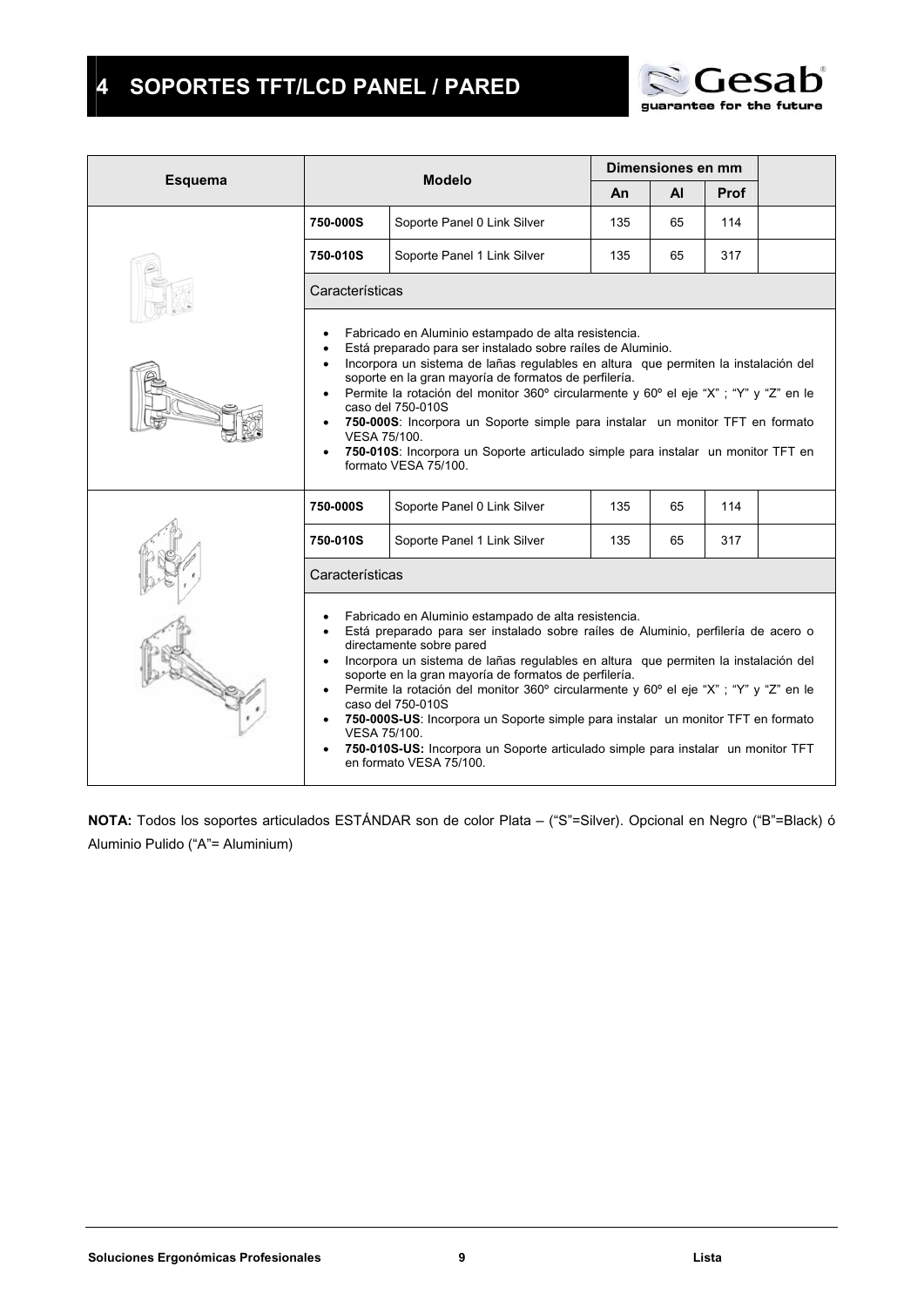#### **COMPONENTES**  $\overline{\mathbf{5}}$



|                |                                                                                                                                                                                                                                                                                                          | <b>Modelo</b>                                                                                                                                                                                                                                                |                                                                                       | Dimensiones en mm |             |  |  |  |  |  |  |  |
|----------------|----------------------------------------------------------------------------------------------------------------------------------------------------------------------------------------------------------------------------------------------------------------------------------------------------------|--------------------------------------------------------------------------------------------------------------------------------------------------------------------------------------------------------------------------------------------------------------|---------------------------------------------------------------------------------------|-------------------|-------------|--|--|--|--|--|--|--|
| <b>Esquema</b> |                                                                                                                                                                                                                                                                                                          |                                                                                                                                                                                                                                                              | An                                                                                    | AI                | <b>Prof</b> |  |  |  |  |  |  |  |
|                | 755-M7BSB                                                                                                                                                                                                                                                                                                | Poste 1 Nivel Bolt                                                                                                                                                                                                                                           | 452                                                                                   |                   |             |  |  |  |  |  |  |  |
|                | 755-M7BSC                                                                                                                                                                                                                                                                                                | Poste 1 Nivel Clamp                                                                                                                                                                                                                                          | 452                                                                                   |                   |             |  |  |  |  |  |  |  |
|                | Características                                                                                                                                                                                                                                                                                          |                                                                                                                                                                                                                                                              |                                                                                       |                   |             |  |  |  |  |  |  |  |
|                | $\overline{\cdot}$<br>$\overline{?}$                                                                                                                                                                                                                                                                     | Poste individual para configuraciones de 1 Nivel.<br>Permite prolongar la altura total para crear configuraciones de dos niveles, mediante<br>la utilización de la referencia STACK.                                                                         |                                                                                       |                   |             |  |  |  |  |  |  |  |
|                | 755-STACK                                                                                                                                                                                                                                                                                                | Poste Ampliación 2º nivel                                                                                                                                                                                                                                    |                                                                                       |                   |             |  |  |  |  |  |  |  |
|                | Características                                                                                                                                                                                                                                                                                          |                                                                                                                                                                                                                                                              |                                                                                       |                   |             |  |  |  |  |  |  |  |
|                | ?<br>$\overline{?}$                                                                                                                                                                                                                                                                                      | Permite prolongar la altura total para crear configuraciones de dos niveles.<br>Se adapta a los postes mediante una rosca insertada en la parte inferior.                                                                                                    |                                                                                       |                   |             |  |  |  |  |  |  |  |
|                | 755-M7B1S0                                                                                                                                                                                                                                                                                               | Brazo Ajuste Manual 0 Link                                                                                                                                                                                                                                   | 65                                                                                    | 65                | 114         |  |  |  |  |  |  |  |
|                | Características                                                                                                                                                                                                                                                                                          |                                                                                                                                                                                                                                                              |                                                                                       |                   |             |  |  |  |  |  |  |  |
|                | $\overline{\cdot}$<br>Se instala en postes de simple o doble altura.<br>$\overline{?}$<br>la cual impide el deslizamiento vertical.<br>$\overline{?}$<br>Permite la instalación de un monitor TFT y su regulación en X e Y.                                                                              |                                                                                                                                                                                                                                                              | El sistema de fijación es mediante una rosca ubicada en la parte trasera del soporte, |                   |             |  |  |  |  |  |  |  |
|                | 755-M7B1S2                                                                                                                                                                                                                                                                                               | Brazo Ajuste Manual 2 Link                                                                                                                                                                                                                                   | 65                                                                                    | 266               | 114         |  |  |  |  |  |  |  |
|                | Características                                                                                                                                                                                                                                                                                          |                                                                                                                                                                                                                                                              |                                                                                       |                   |             |  |  |  |  |  |  |  |
|                | $\overline{\cdot}$<br>Se instala en postes de simple o doble altura.<br>$\overline{?}$<br>El sistema de fijación es mediante una rosca ubicada en la parte trasera del soporte,<br>la cual impide el deslizamiento vertical.<br>?<br>Permite la instalación de un monitor TFT y su regulación en X, Y, Z |                                                                                                                                                                                                                                                              |                                                                                       |                   |             |  |  |  |  |  |  |  |
|                |                                                                                                                                                                                                                                                                                                          | 755-M7B2S2   Brazo Ajuste Manual 2-2 Link                                                                                                                                                                                                                    | 65                                                                                    | 940               | 114         |  |  |  |  |  |  |  |
|                | Características                                                                                                                                                                                                                                                                                          |                                                                                                                                                                                                                                                              |                                                                                       |                   |             |  |  |  |  |  |  |  |
|                | ?<br>$\overline{\cdot}$                                                                                                                                                                                                                                                                                  | Se instala en postes de simple o doble altura.<br>El sistema de fijación es mediante una rosca ubicada en la parte trasera del soporte.<br>la cual impide el deslizamiento vertical.<br>Permite la instalación de dos monitor TFT y su regulación en X, Y, Z |                                                                                       |                   |             |  |  |  |  |  |  |  |
|                | 755-M7B3S2                                                                                                                                                                                                                                                                                               | Brazo Ajuste Manual 2-0-2 Link                                                                                                                                                                                                                               | 65                                                                                    | 940               | 114         |  |  |  |  |  |  |  |
|                | Características                                                                                                                                                                                                                                                                                          |                                                                                                                                                                                                                                                              |                                                                                       |                   |             |  |  |  |  |  |  |  |
|                | Se instala en postes de simple o doble altura.<br>$\gamma$<br>El sistema de fijación es mediante una rosca ubicada en la parte trasera del soporte,<br>la cual impide el deslizamiento vertical.<br>Permite la instalación de tres monitor TFT y su regulación en X, Y, Z<br>?                           |                                                                                                                                                                                                                                                              |                                                                                       |                   |             |  |  |  |  |  |  |  |

NOTA: Todos los soportes articulados ESTÁNDAR son de color Plata - ("S"=Silver). Opcional en Negro ("B"=Black) ó Aluminio Pulido ("A"= Aluminium)

Soluciones Ergonómicas Profes**SG3NM30Retics**, COM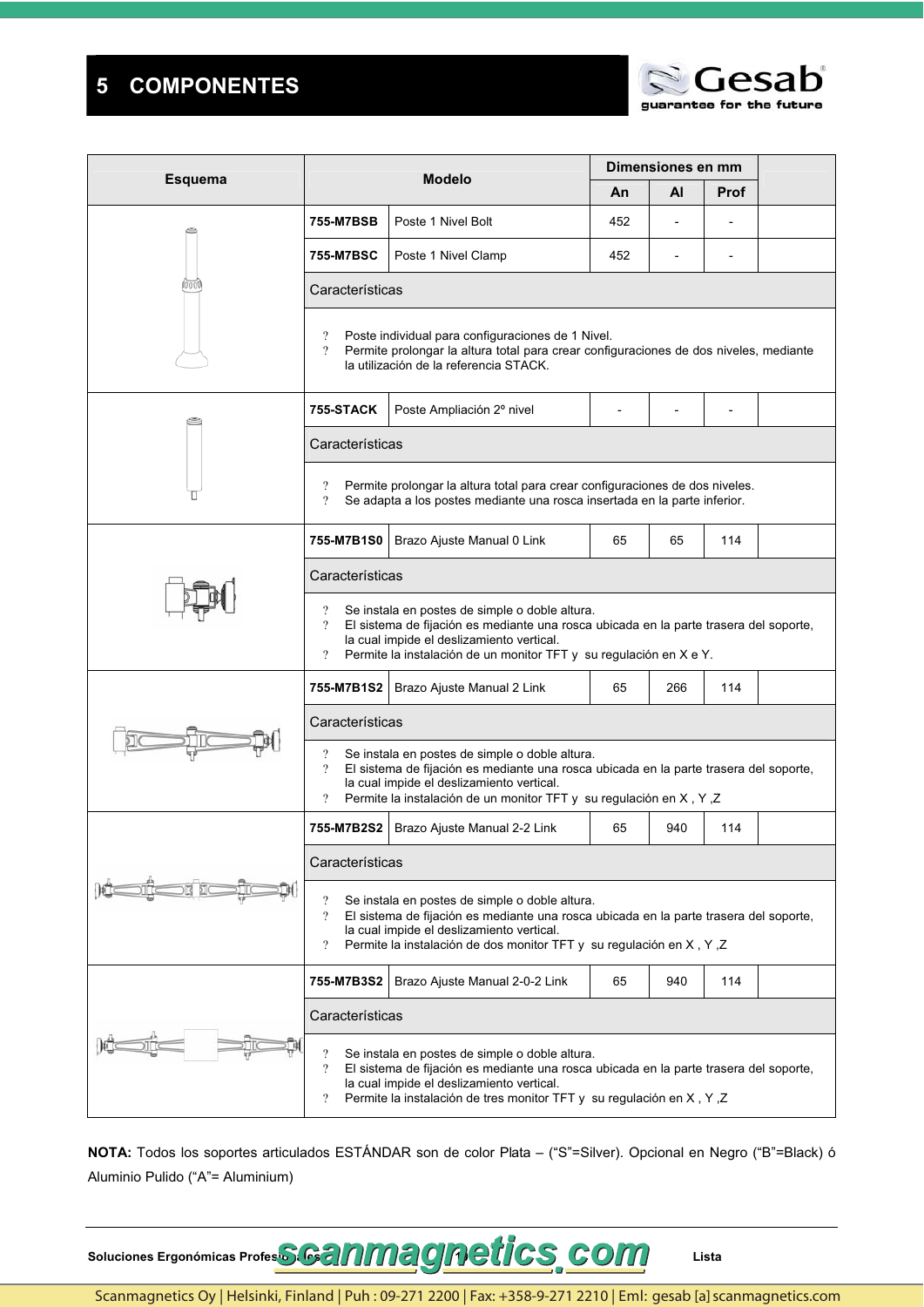## **5 COMPONENTES**

|                                      |                 | <b>Modelo</b>                                                                      |           | Dimensiones en mm |      |  |
|--------------------------------------|-----------------|------------------------------------------------------------------------------------|-----------|-------------------|------|--|
| <b>Esquema</b>                       |                 |                                                                                    | <b>An</b> | $\mathsf{A}$      | Prof |  |
|                                      | FEA15S          | Front End Adjustment TFT 15" S*                                                    | 115       | 365               | 30   |  |
|                                      | FEA17S          | Front End Adjustment TFT 17" S                                                     | 115       | 365               | 30   |  |
|                                      | FEA19S          | Front End Adjustment TFT 19" S                                                     | 115       | 365               | 30   |  |
|                                      | FEA21S          | Front End Adjustment TFT 21" S                                                     | 115       | 365               | 30   |  |
| up to 15.2cm in<br>height adjustment | FEA23S          | Front End Adjustment TFT 23" S                                                     | 115       | 365               | 30   |  |
|                                      | Características |                                                                                    |           |                   |      |  |
|                                      | * Silver        | Sirve para ajustar en altura la posición del monitor<br>Consultar Plazo de entrega |           |                   |      |  |

## **Regulación continua en altura**



**NOTA:** Todos los soportes articulados ESTÁNDAR son de color Plata – ("S"=Silver). Opcional en Negro ("B"=Black).

 $AC$ 

guarantee for the future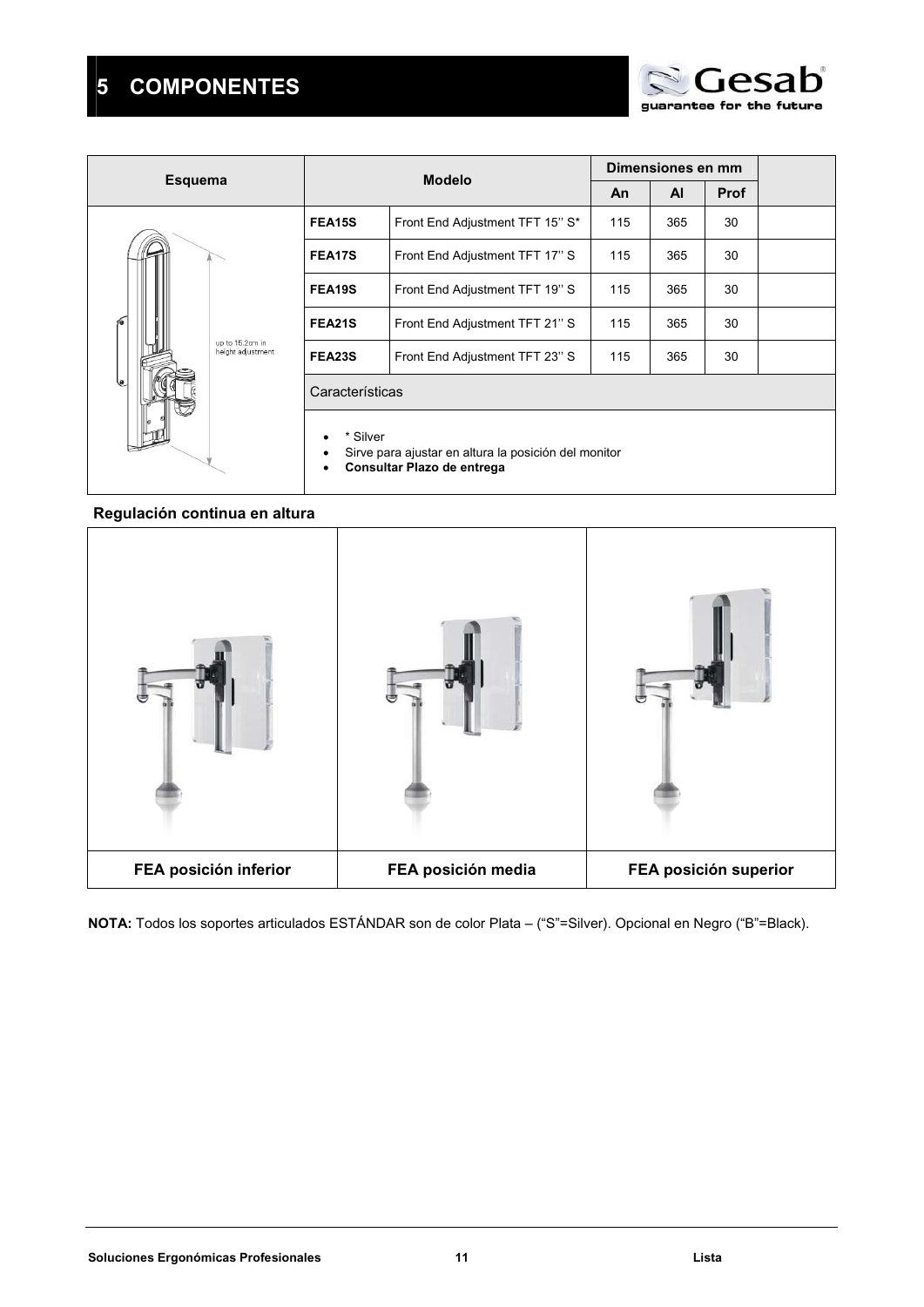# **7 ACCESS RAIL**

|                                                     |                 |                                                                                                                                                                                                                                                                                                                                                                                                                                                                                                                                                                                                                                                                                                                                                                                       |      | Dimensiones en mm |      |  |
|-----------------------------------------------------|-----------------|---------------------------------------------------------------------------------------------------------------------------------------------------------------------------------------------------------------------------------------------------------------------------------------------------------------------------------------------------------------------------------------------------------------------------------------------------------------------------------------------------------------------------------------------------------------------------------------------------------------------------------------------------------------------------------------------------------------------------------------------------------------------------------------|------|-------------------|------|--|
| <b>Esquema</b>                                      |                 | <b>Modelo</b>                                                                                                                                                                                                                                                                                                                                                                                                                                                                                                                                                                                                                                                                                                                                                                         | An   | Al                | Prof |  |
|                                                     | 765-083B        | Access Rail Nivel Inferior 800                                                                                                                                                                                                                                                                                                                                                                                                                                                                                                                                                                                                                                                                                                                                                        | 810  | 501               | 92   |  |
|                                                     | 765-103B        | Access Rail Nivel Inferior 1000                                                                                                                                                                                                                                                                                                                                                                                                                                                                                                                                                                                                                                                                                                                                                       | 1005 | 501               | 92   |  |
| 2 POLES (3 PARTS AND BASE) + HORIZONTAL SUPPORT     | 765-123B        | Access Rail Nivel Inferior 1200                                                                                                                                                                                                                                                                                                                                                                                                                                                                                                                                                                                                                                                                                                                                                       | 1210 | 501               | 92   |  |
|                                                     | 765-163B        | Access Rail Nivel Inferior 1600                                                                                                                                                                                                                                                                                                                                                                                                                                                                                                                                                                                                                                                                                                                                                       | 1610 | 501               | 92   |  |
|                                                     | 765-083A        | Ampliación lateral AR - NI 800                                                                                                                                                                                                                                                                                                                                                                                                                                                                                                                                                                                                                                                                                                                                                        | 790  | 501               | 92   |  |
|                                                     | 765-103A        | Ampliación lateral AR - NI 1000                                                                                                                                                                                                                                                                                                                                                                                                                                                                                                                                                                                                                                                                                                                                                       | 985  | 501               | 92   |  |
| 1 POLE (3 PARTS AND BASE) + HORIZONTAL SUPPORT      | 765-123A        | Ampliación lateral AR - NI 1200                                                                                                                                                                                                                                                                                                                                                                                                                                                                                                                                                                                                                                                                                                                                                       | 1190 | 501               | 92   |  |
|                                                     | 765-163A        | Ampliación lateral AR - NI 1600                                                                                                                                                                                                                                                                                                                                                                                                                                                                                                                                                                                                                                                                                                                                                       | 1590 | 501               | 92   |  |
|                                                     | 765-082B        | Access Rail Nivel Mesa 800                                                                                                                                                                                                                                                                                                                                                                                                                                                                                                                                                                                                                                                                                                                                                            | 810  | 348               | 92   |  |
|                                                     | 765-102B        | Access Rail Nivel Mesa 1000                                                                                                                                                                                                                                                                                                                                                                                                                                                                                                                                                                                                                                                                                                                                                           | 1005 | 348               | 92   |  |
| 2 POLES (2 PARTS AND BASE) - HORIZONTAL SUPPORT     | 765-122B        | Access Rail Nivel Mesa 1200                                                                                                                                                                                                                                                                                                                                                                                                                                                                                                                                                                                                                                                                                                                                                           | 1210 | 348               | 92   |  |
|                                                     | 765-162B        | Access Rail Nivel Mesa 1600                                                                                                                                                                                                                                                                                                                                                                                                                                                                                                                                                                                                                                                                                                                                                           | 1610 | 348               | 92   |  |
|                                                     | 765-082A        | Ampliación lateral AR - NM 800                                                                                                                                                                                                                                                                                                                                                                                                                                                                                                                                                                                                                                                                                                                                                        | 790  | 348               | 92   |  |
|                                                     | 765-102A        | Ampliación lateral AR - NM 1000                                                                                                                                                                                                                                                                                                                                                                                                                                                                                                                                                                                                                                                                                                                                                       | 985  | 348               | 92   |  |
| 1 POLE (2 PARTS AND BASE) + HORIZONTAL SUPPORT      | 765-122A        | Ampliación lateral AR - NM 1200                                                                                                                                                                                                                                                                                                                                                                                                                                                                                                                                                                                                                                                                                                                                                       | 1190 | 348               | 92   |  |
|                                                     | 765-162A        | Ampliación lateral AR - NM 1600                                                                                                                                                                                                                                                                                                                                                                                                                                                                                                                                                                                                                                                                                                                                                       | 1590 | 348               | 92   |  |
|                                                     | 765-083AS       | Ampliación superior 800                                                                                                                                                                                                                                                                                                                                                                                                                                                                                                                                                                                                                                                                                                                                                               | 810  | 466               | 43   |  |
|                                                     | 765-103AS       | Ampliación superior 1000                                                                                                                                                                                                                                                                                                                                                                                                                                                                                                                                                                                                                                                                                                                                                              | 1005 | 466               | 43   |  |
| 2 POLES (3 PARTS WITHOUT BASE) + HORIZONTAL SUPPORT | 765-123AS       | Ampliación superior 1200                                                                                                                                                                                                                                                                                                                                                                                                                                                                                                                                                                                                                                                                                                                                                              | 1210 | 466               | 43   |  |
|                                                     | 765-163AS       | Ampliación superior AR 1600                                                                                                                                                                                                                                                                                                                                                                                                                                                                                                                                                                                                                                                                                                                                                           | 1610 | 466               | 43   |  |
|                                                     | 765-083AL       | Ampliación superior lateral 800                                                                                                                                                                                                                                                                                                                                                                                                                                                                                                                                                                                                                                                                                                                                                       | 790  | 466               | 43   |  |
|                                                     | 765-103AL       | Ampliación superior lateral 1000                                                                                                                                                                                                                                                                                                                                                                                                                                                                                                                                                                                                                                                                                                                                                      | 985  | 466               | 43   |  |
| 1 POLE (3 PARTS WITHOUT BASE) + HORIZONTAL SUPPORT  | 765-123AL       | Ampliación superior lateral 1200                                                                                                                                                                                                                                                                                                                                                                                                                                                                                                                                                                                                                                                                                                                                                      | 1190 | 466               | 43   |  |
|                                                     | 765-163AL       | Ampliación superior lateral 1600                                                                                                                                                                                                                                                                                                                                                                                                                                                                                                                                                                                                                                                                                                                                                      | 1590 | 466               | 43   |  |
|                                                     | Características |                                                                                                                                                                                                                                                                                                                                                                                                                                                                                                                                                                                                                                                                                                                                                                                       |      |                   |      |  |
|                                                     | ٠               | Los componentes (Rail y poste) pueden ser configurables infinitamente<br>Se pueden montar en cualquier mesa de trabajo<br>Railes disponibles en diferentes anchuras<br>Los railes se pueden montar formando ángulos incrementales de 30° para<br>configuraciones no lineales<br>Disponible accesorios de componentes para montar monitores, portátiles, teléfonos,<br>impresoras, lámparas, bandejas para documentos<br>Fácil instalación<br>Fabricado básicamente en aluminio<br>98% de materiales reciclados y 10% reciclable<br>Acabado en aluminio anodinado<br>Garantía de por vida<br>Consultar Plazo de entrega<br>Los códigos 765-10** sirven para configuraciones de vigas ADVANTIS de 2 m<br>En configuraciones de 2 m ADVANTIS queda un poste del access rail en el centro |      |                   |      |  |
|                                                     |                 | <b>Otras posibles configuraciones</b>                                                                                                                                                                                                                                                                                                                                                                                                                                                                                                                                                                                                                                                                                                                                                 |      |                   |      |  |
|                                                     |                 |                                                                                                                                                                                                                                                                                                                                                                                                                                                                                                                                                                                                                                                                                                                                                                                       |      |                   |      |  |





Gesab

guarantee for the future

 $\sqrt{ }$  $\overline{\mathbb{Z}}$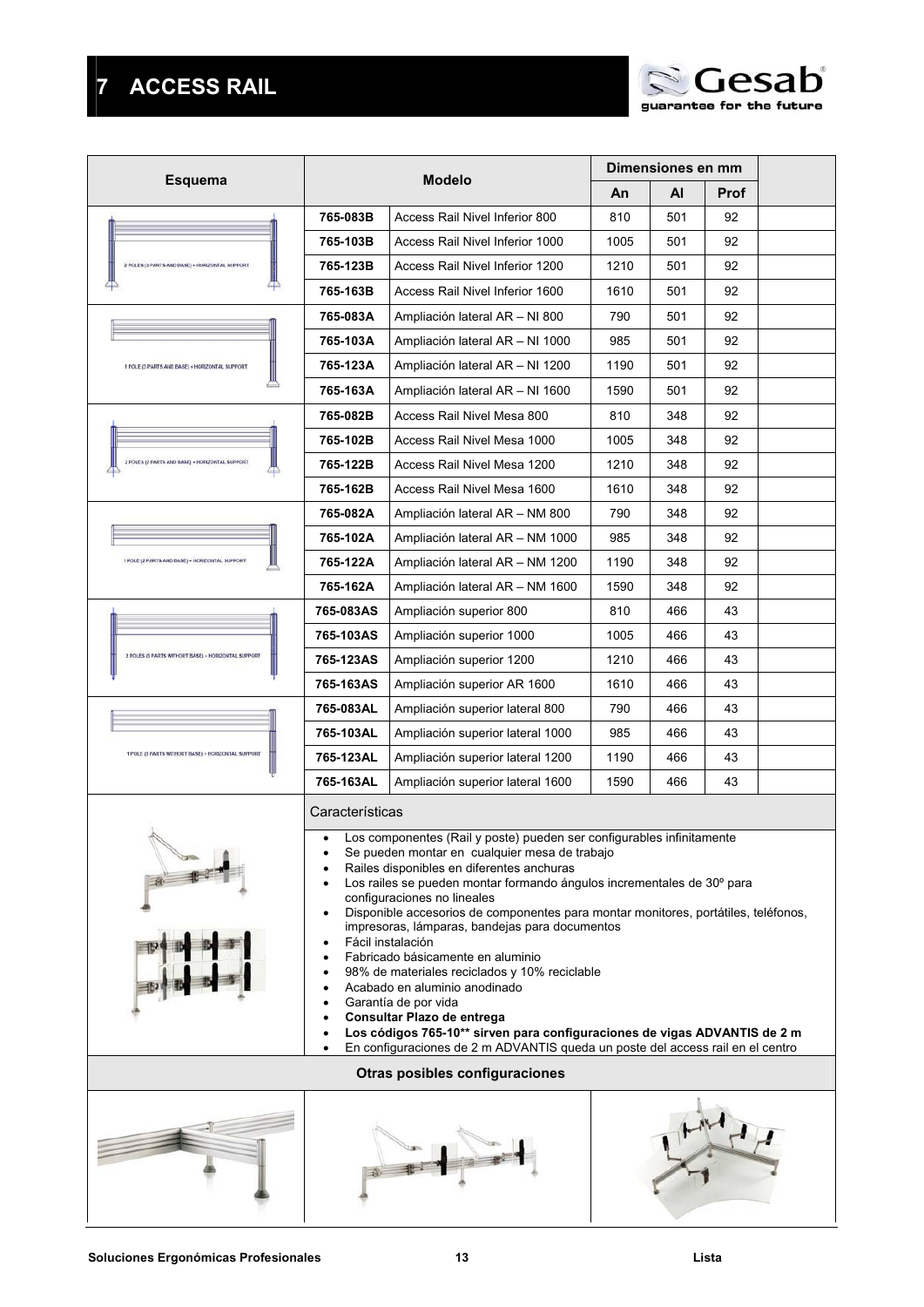|                                                              |                 |              | <b>CODE NUMBERS &amp; PRICE LIST 2006/07</b> |                   |                           |               |                      |
|--------------------------------------------------------------|-----------------|--------------|----------------------------------------------|-------------------|---------------------------|---------------|----------------------|
|                                                              |                 | <b>GESAB</b> |                                              |                   |                           |               | <b>GESAB</b>         |
| DRAW                                                         | CODE 2005       | CODE 2006/07 | <b>DESCRIPTION</b>                           | <b>REGULACIÓN</b> | GESAB STD                 | PLAZO ENTREGA | <b>PVP.GSB 07/06</b> |
| 1-SOPORTES TFT SIMPLE-0 LINK / SIMPLE TFT SUPPORT ARM 0 LINK |                 |              |                                              |                   |                           |               |                      |
|                                                              | 750-100B        | 761-10GB     | Brazo simple 0 link Grommet GAS -B           | GAS               | $\frac{0}{2}$             | 5 SEMANAS     |                      |
|                                                              | <b>750-100S</b> | 761-10GS     | Brazo simple 0 link Grommet GAS -S           | GAS               | ON                        | 5 SEMANAS     |                      |
|                                                              | 750-100A        | 761-10GA     | Brazo simple 0 link Grommet GAS -A           | GAS               | $\frac{1}{2}$             | 5 SEMANAS     |                      |
|                                                              |                 | 751-10GB     | Brazo simple 0 link Grommet -B               | MANUAL            | $\frac{0}{2}$             | 5 SEMANAS     |                      |
|                                                              |                 | 751-10GS     | Brazo simple 0 link Grommet-S                | <b>MANUAI</b>     | ø                         | 2 SEMANAS     |                      |
|                                                              |                 | 751-10GA     | Brazo simple 0 link Grommet -A               | MANUAL            | <b>ON</b>                 | 5 SEMANAS     |                      |
|                                                              | 750-300B        | 751-10HB     | Brazo simple 0 link Heavy Clamp -B           | MANUAL            | ON                        | 5 SEMANAS     |                      |
|                                                              | <b>750-300S</b> | 751-10HS     | Brazo simple 0 link Heavy Clamp -S           | <b>MANUAL</b>     | 22                        | 5 SEMANAS     |                      |
| 0000                                                         | 750-300A        | 751-10HA     | Brazo simple 0 link Heavy Clamp-A            | <b>MANUAL</b>     |                           | 5 SEMANAS     |                      |
|                                                              |                 | 761-10BB     | Brazo simple 0 link Bolt GAS-B               | GAS               |                           | 5 SEMANAS     |                      |
|                                                              |                 | 761-10BS     | Brazo simple 0 link Bolt GAS-S               | GAS               | 22                        | 5 SEMANAS     |                      |
|                                                              |                 | 761-10BA     | Brazo simple 0 link Bolt GAS-A               | GAS               | $\overline{2}$            | 5 SEMANAS     |                      |
|                                                              |                 | 751-10BB     | Brazo simple 0 link Bolt -B                  | MANUAL            | $\mathsf{S}$              | 5 SEMANAS     |                      |
|                                                              |                 | 751-10BS     | Brazo simple 0 link Bolt-S                   | <b>MANUAI</b>     | ø                         | 2 SEMANAS     |                      |
|                                                              |                 | 751-10BA     | Brazo simple 0 link Bolt-A                   | MANUAL            | $\overline{2}$            | 5 SEMANAS     |                      |
|                                                              |                 | 761-10CB     | Brazo simple 0 link Clamp GAS-B              | GAS               | $\mathsf{S}$              | 5 SEMANAS     |                      |
|                                                              |                 | 761-10CS     | Brazo simple 0 link Clamp GAS-S              | GAS               | $\mathsf{S}$              | 5 SEMANAS     |                      |
|                                                              |                 | 761-10CA     | Brazo simple 0 link Clamp GAS-A              | GAS               | $\mathsf{S}$              | 5 SEMANAS     |                      |
|                                                              |                 | 751-10CB     | Brazo simple 0 link Clamp-B                  | MANUAL            | $\overline{2}$            | 5 SEMANAS     |                      |
|                                                              |                 | 751-10CS     | Brazo simple 0 link Clamp-S                  | <b>MANUAL</b>     | $\overline{\mathfrak{a}}$ | 2 SEMANAS     |                      |
|                                                              |                 | 751-10CA     | o simple 0 link Clamp-A<br>Braz              | MANUAL            | ş                         | 5 SEMANAS     |                      |
| 2-SOPORTES TFT SIMPLE-1 LINK / SIMPLE TFT SUPPORT ARM 1 LINK |                 |              |                                              |                   |                           |               |                      |
|                                                              | 750-120B        | 761-11GB     | Brazo simple 1 link Grommet GAS-B            | GAS               | $\overline{\mathsf{z}}$   | 5 SEMANAS     |                      |
|                                                              | 750-120S        | 761-11GS     | Brazo simple 1link Grommet GAS-S             | GAS               | $\mathsf{S}$              | 5 SEMANAS     |                      |
|                                                              | 750-120A        | 761-11GA     | Brazo simple 1 link Grommet GAS-A            | GAS               | $\frac{0}{2}$             | 5 SEMANAS     |                      |
|                                                              |                 | 751-11GB     | Brazo simple 1 link Grommet-B                | MANUAL            | $\frac{1}{2}$             | 5 SEMANAS     |                      |
|                                                              |                 | 751-11GS     | Brazo simple 1 link Grommet-B                | MANUAL            | $\mathsf{S}$              | 5 SEMANAS     |                      |
|                                                              |                 | 751-11GA     | Brazo simple 1 link Grommet-A                | MANUAL            | $\mathsf{S}$              | 5 SEMANAS     |                      |
|                                                              | 750-320B        | 751-11HB     | Brazo simple 1 link Heavy Clamp-B            | MANUAL            | $\mathsf{S}$              | 5 SEMANAS     |                      |
| 0000                                                         | 750-320S        | 751-11HS     | Brazo simple 1link Heavy Clamp-S             | MANUAL            | $\mathsf{S}$              | 5 SEMANAS     |                      |
|                                                              | 750-320A        | 751-11HA     | Brazo simple 1 link Heavy Clamp-A            | MANUAL            | $\mathsf{S}$              | 5 SEMANAS     |                      |
|                                                              |                 | 761-11BB     | Brazo simple 1 link Bolt GAS-B               | GAS               | $\mathsf{S}$              | 5 SEMANAS     |                      |
|                                                              |                 | 761-11BS     | Brazo simple 1 link Bolt GAS-S               | GAS               | $\frac{1}{2}$             | 5 SEMANAS     |                      |
|                                                              |                 | 761-11BA     | Brazo simple 1 link Bolt GAS-A               | GAS               | $\mathsf{S}$              | 5 SEMANAS     |                      |
|                                                              |                 | 751-11BB     | Brazo simple 1 link Bolt-B                   | MANUAL            | $\ensuremath{\mathsf{S}}$ | 5 SEMANAS     |                      |
|                                                              |                 | 751-11BS     | Brazo simple 1 link Bolt-S                   | MANUAL            | $\overline{2}$            | 5 SEMANAS     |                      |
|                                                              |                 | 751-11BA     | Brazo simple 1 link Bolt-A                   | MANUAL            | $\ensuremath{\mathsf{S}}$ | 5 SEMANAS     |                      |
|                                                              |                 | 761-11CB     | Brazo simple 1 link Clamp GAS-B              | GAS               | <b>ON</b>                 | 5 SEMANAS     |                      |
|                                                              |                 | 761-11CS     | Brazo simple 1link Clamp GAS-S               | GAS               | $\ensuremath{\mathsf{S}}$ | 5 SEMANAS     |                      |
|                                                              |                 | 761-11CA     | Brazo simple 1 link Clamp GAS-A              | GAS               | $\epsilon$                | 5 SEMANAS     |                      |
|                                                              |                 | 751-11CB     | Brazo simple 1 link Clamp-B                  | MANUAL            | $\overline{a}$            | 5 SEMANAS     |                      |
|                                                              |                 | 751-11CS     | Brazo simple 1 link Clamp-S                  | MANUAL            | $\mathsf{S}$              | 5 SEMANAS     |                      |
|                                                              |                 | 751-11CA     | Brazo simple 1 link Clamp-A                  | MANUAL            | <b>P</b>                  | 5 SEMANAS     |                      |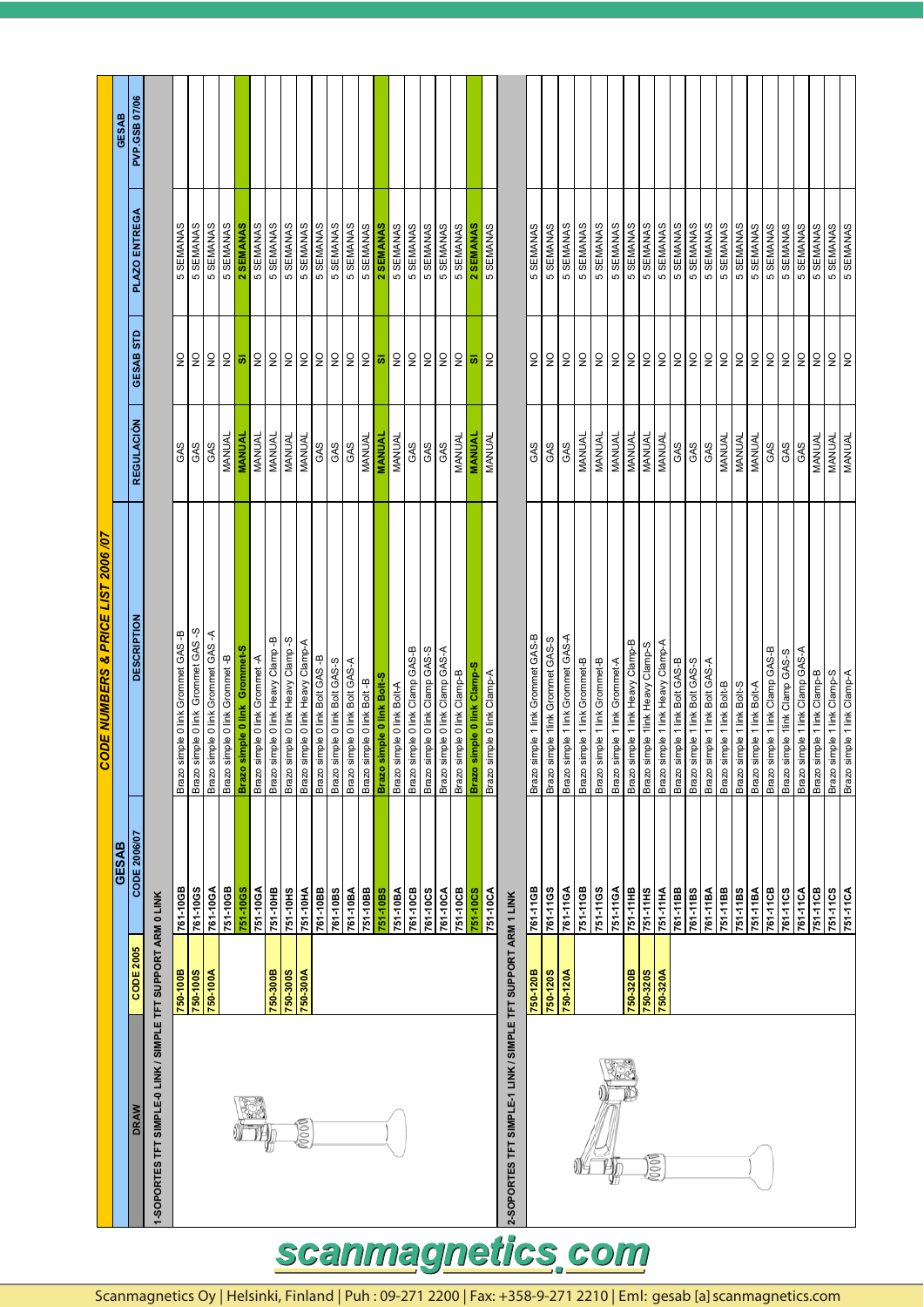|                                                              |           |              | CODE NUMBERS & PRICE LIST 2006 /07     |                   |                                 |               |               |
|--------------------------------------------------------------|-----------|--------------|----------------------------------------|-------------------|---------------------------------|---------------|---------------|
|                                                              |           | <b>GESAB</b> |                                        |                   |                                 |               | <b>GESAB</b>  |
| DRAW                                                         | CODE 2005 | CODE 2006/07 | <b>DESCRIPTION</b>                     | <b>REGULACIÓN</b> | GESAB STD                       | PLAZO ENTREGA | PVP.GSB 07/06 |
| 3-SOPORTES TFT SIMPLE-2 LINK / SIMPLE TFT SUPPORT ARM 2 LINK |           |              |                                        |                   |                                 |               |               |
|                                                              | 750-122B  | 761-12GB     | Brazo simple 2 link Grommet GAS-B      | GAS               | $\frac{0}{2}$                   | 5 SEMANAS     |               |
|                                                              | 750-1228  | 761-12GS     | Brazo simple 2 link Grommet GAS-S      | GAS               | $\frac{\mathsf{O}}{\mathsf{Z}}$ | 5 SEMANAS     |               |
|                                                              | 750-122A  | 756-12GA     | Brazo simple 2 link Grommet GAS-A      | GAS               | $\mathsf{S}$                    | 5 SEMANAS     |               |
|                                                              |           | 751-12GB     | Brazo simple 2 link Grommet-B          | MANUAL            | $\frac{1}{2}$                   | 5 SEMANAS     |               |
|                                                              |           | 751-12GS     | Brazo simple 2 link Grommet-S          | <b>MANUAL</b>     | ø                               | 2 SEMANAS     |               |
|                                                              |           | 751-12GA     | Brazo simple 2 link Grommet-A          | MANUAL            | $\frac{\mathsf{O}}{\mathsf{Z}}$ | 5 SEMANAS     |               |
|                                                              | 750-322B  | 751-12HB     | Brazo simple 2 link Heavy Clamp-B      | MANUAL            | $\frac{\mathsf{O}}{\mathsf{Z}}$ | 5 SEMANAS     |               |
|                                                              | 750-322S  | 751-12HS     | Brazo simple 2 link Heavy Clamp-S      | MANUAL            | $\frac{\mathsf{O}}{\mathsf{Z}}$ | 5 SEMANAS     |               |
|                                                              | 750-322A  | 751-12HA     | Brazo simple 2 link Heavy Clamp-A      | MANUAL            | $\frac{\mathsf{O}}{\mathsf{Z}}$ | 5 SEMANAS     |               |
| <b>BOON</b>                                                  |           | 761-12BB     | Brazo simple 2 link Bolt GAS-B         | GAS               | $\frac{0}{2}$                   | 5 SEMANAS     |               |
|                                                              |           | 761-12BS     | Brazo simple 2 link Bolt GAS-S         | GAS               | $\frac{\mathsf{O}}{\mathsf{Z}}$ | 5 SEMANAS     |               |
|                                                              |           | 761-12BA     | Brazo simple 2 link Bolt GAS-A         | GAS               | $\frac{0}{2}$                   | 5 SEMANAS     |               |
|                                                              |           | 751-12BB     | Brazo simple 2 link Bolt-B             | MANUAL            | $\overline{a}$                  | 5 SEMANAS     |               |
|                                                              |           | 751-12BS     | Brazo simple 2 link Bolt-S             | <b>MANUAL</b>     | ø                               | 2 SEMANAS     |               |
|                                                              |           | 751-12BA     | Brazo simple 2 link Bolt-A             | MANUAL            | $\frac{\mathsf{O}}{\mathsf{Z}}$ | 5 SEMANAS     |               |
|                                                              |           | 761-12CB     | Brazo simple 2 link Clamp GAS-B        | GAS               | ON                              | 5 SEMANAS     |               |
|                                                              |           | 761-12CS     | Brazo simple 2 link Clamp GAS-S        | GAS               | $\ensuremath{\mathsf{S}}$       | 5 SEMANAS     |               |
|                                                              |           | 761-12CA     | Brazo simple 2 link Clamp GAS-A        | GAS               | $\frac{1}{2}$                   | 5 SEMANAS     |               |
|                                                              |           | 751-12CB     | Brazo simple 2 link Clamp-B            | MANUAL            | $\frac{0}{2}$                   | 5 SEMANAS     |               |
|                                                              |           | 751-12CS     | Brazo simple 2 link Clamp-S            | <b>MANUAL</b>     | ø                               | 2 SEMANAS     |               |
|                                                              |           | 751-12CA     | Brazo simple 2 link Clamp-A            | MANUAL            | $\frac{0}{2}$                   | 5 SEMANAS     |               |
| 4-SOPORTES TFT DOBLE-0 LINK / DOUBLE TFT SUPPORT ARM 0 LINK  |           |              |                                        |                   |                                 |               |               |
|                                                              | 750-200B  | 762-10GB     | Brazo doble 0 link Grommet GAS-B       | GAS               | $\frac{1}{2}$                   | 5 SEMANAS     |               |
|                                                              | 750-200S  | 762-10GS     | Brazo doble 0 link Grommet GAS-S       | GAS               | $\frac{0}{2}$                   | 5 SEMANAS     |               |
|                                                              | 750-200A  | 762-10GA     | Brazo doble 0 link Grommet GAS-A       | GAS               | $\frac{0}{2}$                   | 5 SEMANAS     |               |
|                                                              |           | 752-10GB     | Brazo doble 0 link Grommet-B           | MANUAL            | $\frac{0}{2}$                   | 5 SEMANAS     |               |
|                                                              |           | 752-10GS     | Brazo doble 0 link Grommet-S           | MANUAL            | $\frac{\mathsf{O}}{\mathsf{Z}}$ | 5 SEMANAS     |               |
|                                                              |           | 752-10GA     | Brazo doble 0 link Grommet-A           | MANUAL            | $\frac{1}{2}$                   | 5 SEMANAS     |               |
|                                                              | 750-400B  | 752-10HB     | Brazo doble 0 link Heavy Clamp-B       | MANUAL            | $\mathsf{S}$                    | 5 SEMANAS     |               |
|                                                              | 750-400S  | 752-10HS     | Brazo doble 0 link Heavy Clamp-S       | MANUAL            | $\mathsf{S}$                    | 5 SEMANAS     |               |
| 0000                                                         | 750-400A  | 752-10HA     | Brazo doble 0 link Heavy Clamp-A       | MANUAL            | $\mathsf{S}$                    | 5 SEMANAS     |               |
|                                                              |           | 762-10BB     | Brazo doble 0 link Bolt GAS-B          | GAS               | $\mathsf{S}$                    | 5 SEMANAS     |               |
|                                                              |           | 762-10BS     | Brazo doble 0 link Bolt GAS-S          | GAS               | $\mathsf{S}$                    | 5 SEMANAS     |               |
|                                                              |           | 762-10BA     | Brazo doble 0 link Bolt GAS-A          | GAS               | $\frac{1}{2}$                   | 5 SEMANAS     |               |
|                                                              |           | 752-10BB     | Brazo doble 0 link Bolt-B              | MANUAL            | $\mathsf{S}$                    | 5 SEMANAS     |               |
|                                                              |           | 752-10BS     | Brazo doble 0 link Bolt-S              | MANUAL            | $\mathsf{S}$                    | 5 SEMANAS     |               |
|                                                              |           | 752-10BA     | Brazo doble 0 link Bolt-A              | MANUAL            | $\mathsf{S}$                    | 5 SEMANAS     |               |
|                                                              |           | 762-10CB     | Brazo doble 0 link Clamp GAS-B         | GAS               | $\mathsf{S}$                    | 5 SEMANAS     |               |
|                                                              |           | 762-10CS     | Brazo doble 0 link Clamp GAS-S         | GAS               | $\frac{1}{2}$                   | 5 SEMANAS     |               |
|                                                              |           | 762-10CA     | Brazo doble 0 link Clamp GAS-A         | GAS               | $\overline{a}$                  | 5 SEMANAS     |               |
|                                                              |           | 752-10CB     | Brazo doble 0 link Clamp-B             | MANUAL            | $\frac{1}{2}$                   | 5 SEMANAS     |               |
|                                                              |           | 752-10CS     | Brazo doble 0 link Clamp-S             | MANUAL            | $\overline{2}$                  | 5 SEMANAS     |               |
|                                                              |           | 752-10CA     | <del>V</del> -durero viul 0 elqop oze. | MANUAL            | $\overline{2}$                  | 5 SEMANAS     |               |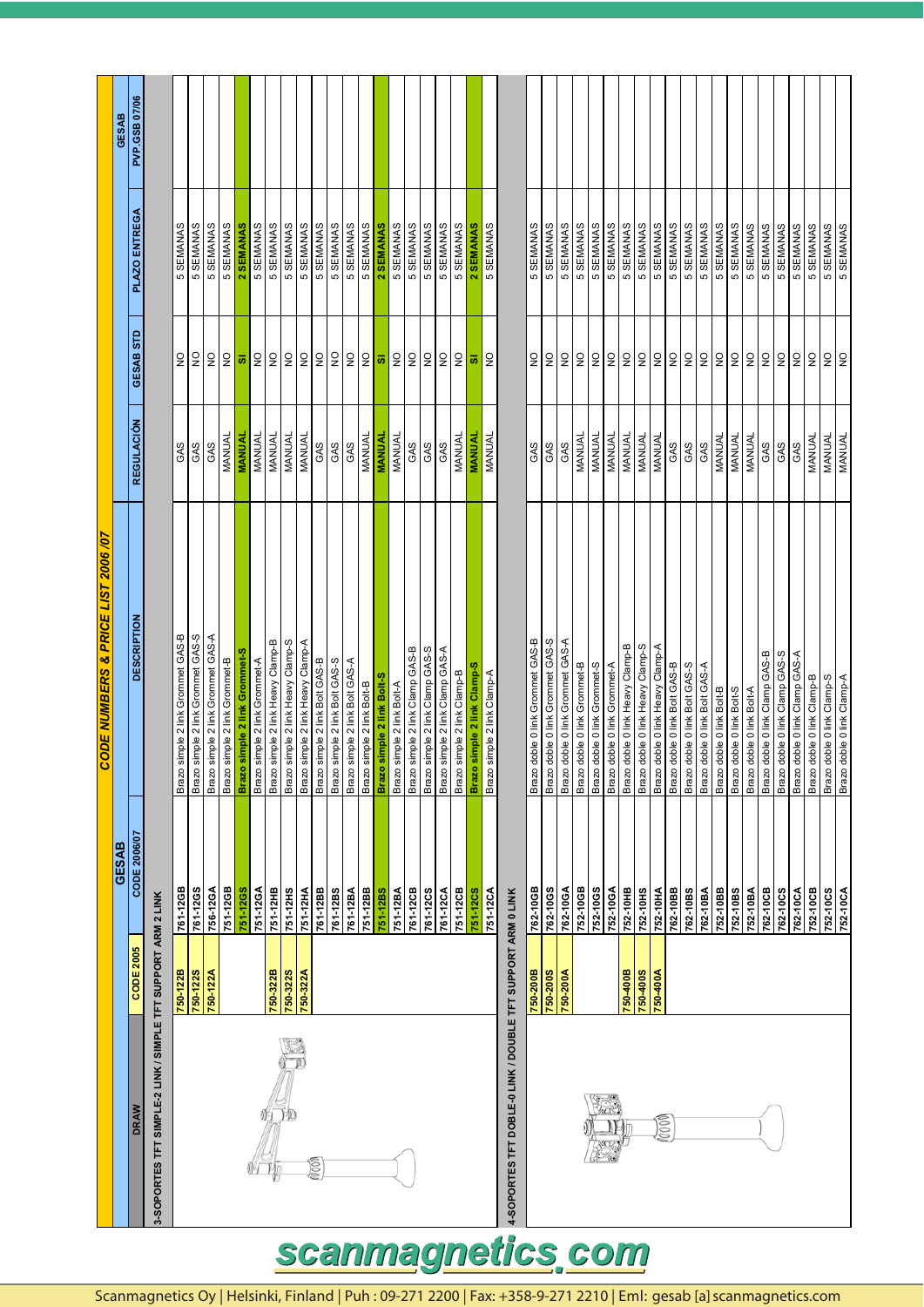|                                               | GESAB        | PVP.GSB 07/06      |                                                             |                                  |                                  |                                  |                              |                              |                              |                                  |                                  |                                      |                               |                               |                               |                           |                           |                           |                                |                                |                                |                            |                            |                            |                                                             |                                  |                                  |                                  |                                |                              |                              |                                  |                                           |                                           |          |                                                                |                               |                           |                           |                           |                                |                                |                                 |                            |                            |                            |
|-----------------------------------------------|--------------|--------------------|-------------------------------------------------------------|----------------------------------|----------------------------------|----------------------------------|------------------------------|------------------------------|------------------------------|----------------------------------|----------------------------------|--------------------------------------|-------------------------------|-------------------------------|-------------------------------|---------------------------|---------------------------|---------------------------|--------------------------------|--------------------------------|--------------------------------|----------------------------|----------------------------|----------------------------|-------------------------------------------------------------|----------------------------------|----------------------------------|----------------------------------|--------------------------------|------------------------------|------------------------------|----------------------------------|-------------------------------------------|-------------------------------------------|----------|----------------------------------------------------------------|-------------------------------|---------------------------|---------------------------|---------------------------|--------------------------------|--------------------------------|---------------------------------|----------------------------|----------------------------|----------------------------|
|                                               |              | PLAZO ENTREGA      |                                                             | 5 SEMANAS                        | 5 SEMANAS                        | 5 SEMANAS                        | 5 SEMANAS                    | 5 SEMANAS                    | 5 SEMANAS                    | 5 SEMANAS                        | 5 SEMANAS                        | 5 SEMANAS<br>5 SEMANAS               |                               | 5 SEMANAS                     | 5 SEMANAS                     | 5 SEMANAS                 | 5 SEMANAS                 | 5 SEMANAS                 | 5 SEMANAS                      | 5 SEMANAS                      | 5 SEMANAS                      | 5 SEMANAS                  | 5 SEMANAS                  | 5 SEMANAS                  |                                                             | 5 SEMANAS                        | 5 SEMANAS                        | 5 SEMANAS                        | 5 SEMANAS                      | 2 SEMANAS                    | 5 SEMANAS                    | 5 SEMANAS                        | 5 SEMANAS                                 | 5 SEMANAS                                 |          | 5 SEMANAS                                                      | 5 SEMANAS                     | 5 SEMANAS                 | 2 SEMANAS                 | 5 SEMANAS                 | 5 SEMANAS                      | 5 SEMANAS                      | 5 SEMANAS                       | 5 SEMANAS                  | 2 SEMANAS                  | 5 SEMANAS                  |
|                                               |              | GESAB STD          |                                                             | $\mathop{\mathsf{S}}\nolimits$   | $\frac{1}{2}$                    | 읽읽읽읽                             |                              |                              |                              |                                  | $\mathsf{S}$                     | ON                                   | $\ensuremath{\mathsf{S}}$     | $\mathop{\mathsf{S}}$         | $\mathsf{S}$                  | ON                        | $\ensuremath{\mathsf{S}}$ | ON                        | $\mathop{\mathsf{S}}\nolimits$ | $\frac{0}{2}$                  | $\frac{1}{2}$                  | $\frac{0}{2}$              | $\overline{\rm o}$         | $\frac{1}{2}$              |                                                             | $\frac{\mathsf{O}}{\mathsf{Z}}$  | $\mathop{\mathsf{S}}$            | $\frac{0}{2}$                    | ON                             | $\overline{\omega}$          | $\overline{2}$               | $\overline{\omega}$              | $\overline{\omega}$   $\overline{\omega}$ |                                           |          | 29                                                             |                               | $rac{1}{2}$               | ø                         | $\mathsf{S}$              | $\mathsf{S}$                   | $\mathsf{S}$                   | $\frac{\mathsf{O}}{\mathsf{Z}}$ | $\frac{0}{2}$              | $\overline{\omega}$        | $\frac{1}{2}$              |
|                                               |              | <b>REGULACIÓN</b>  |                                                             | GAS                              | GAS                              | GAS                              | MANUAL                       | <b>MANUAL</b>                | MANUAL                       | MANUAL                           | <b>MANUAL</b>                    | MANUAL                               | GAS                           | GAS                           | GAS                           | MANUAL                    | MANUAL                    | MANUAL                    | GAS                            | GAS                            | GAS                            | MANUAL                     | MANUAL                     | <b>MANUAL</b>              |                                                             | GAS                              | GAS                              | GAS                              | MANUAL                         | <b>MANUAL</b>                | <b>MANUAL</b>                | MANUAL                           | MANUAL                                    | <b>MANUAL</b>                             | GAS      | <b>GAS</b>                                                     | GAS                           | <b>MANUAL</b>             | <b>MANUAL</b>             | MANUAL                    | GAS                            | GAS                            | GAS                             | MANUAL                     | <b>MANUAL</b>              | <b>MANUAL</b>              |
| <b>CODE NUMBERS &amp; PRICE LIST 2006 /07</b> |              | <b>DESCRIPTION</b> |                                                             | Brazo doble 1 link Grommet GAS-B | Brazo doble 1 link Grommet GAS-S | Brazo doble 1 link Grommet GAS-A | Brazo doble 1 link Grommet-B | Brazo doble 1 link Grommet-S | Brazo doble 1 link Grommet-A | Brazo doble 1 link Heavy Clamp-B | Brazo doble 1 link Heavy Clamp-S | A-qmal<br>O viseH xill t aldob ozara | Brazo doble 1 link Bolt GAS-B | Brazo doble 1 link Bolt GAS-S | Brazo doble 1 link Bolt GAS-A | Brazo doble 1 link Bolt-B | Brazo doble 1 link Bolt-S | Brazo doble 1 link Bolt-A | Brazo doble 1 link Clamp GAS-B | Brazo doble 1 link Clamp GAS-S | Brazo doble 1 link Clamp GAS-A | Brazo doble 1 link Clamp-B | Brazo doble 1 link Clamp-S | Brazo doble 1 link Clamp-A |                                                             | Brazo doble 2 link Grommet GAS-B | Brazo doble 2 link Grommet GAS-S | Brazo doble 2 link Grommet GAS-A | Brazo doble 2 link Grommet - B | Brazo doble 2 link Grommet-S | Brazo doble 2 link Grommet-A | Brazo doble 2 link Heavy Clamp-B | S-durel CheeH Yull Z eldop ozer           | A-qmal<br>O doble 2 link Heavy Clamp<br>A |          | Brazo doble 2 link Bolt GAS-B<br>Brazo doble 2 link Bolt GAS-S | Brazo doble 2 link Bolt GAS-A | Brazo doble 2 link Bolt-B | Brazo doble 2 link Bolt-S | Brazo doble 2 link Bolt-A | Brazo doble 2 link Clamp GAS-B | Brazo doble 2 link Clamp GAS-S | Brazo doble 2 link Clamp GAS-A  | Brazo doble 2 link Clamp-B | Brazo doble 2 link Clamp-S | Brazo doble 2 link Clamp-A |
|                                               | <b>GESAB</b> | CODE 2006/07       |                                                             | 762-11GB                         | 762-11GS                         | 762-11GA                         | 752-11GB                     | 752-11GS                     | 752-11GA                     | 752-11HB                         | 752-11HS                         | 752-11HA                             | 762-11BB                      | 762-11BS                      | 762-11BA                      | 752-11BB                  | 752-11BS                  | 752-11BA                  | 762-11CB                       | 762-11CS                       | 762-11CA                       | 752-11CB                   | 752-11CS                   | 752-11CA                   |                                                             | 762-12GB                         | 762-12GS                         | 762-12GA                         | 752-12GB                       | 752-12GS                     | 752-12GA                     | 752-12HB                         | 752-12HS                                  | 752-12HA                                  | 762-12BB | 762-12BS                                                       | 762-12BA                      | 752-12BB                  | 752-12BS                  | 752-12BA                  | 762-12CB                       | 762-12CS                       | 762-12CA                        | 752-12CB                   | <b>752-12CS</b>            |                            |
|                                               |              | <b>CODE 2005</b>   |                                                             | 750-220B                         | <b>750-220S</b>                  | 750-220A                         |                              |                              |                              | 750-420B                         | 750-420S                         | 750-420A                             |                               |                               |                               |                           |                           |                           |                                |                                |                                |                            |                            |                            |                                                             | 750-222B                         | 750-222S                         | 750-222A                         |                                |                              |                              | 750-422B                         | 750-422S                                  | 750-422A                                  |          |                                                                |                               |                           |                           |                           |                                |                                |                                 |                            |                            |                            |
|                                               |              | DRAW               | 5-SOPORTES TFT DOBLE-1 LINK / DOUBLE TFT SUPPORT ARM 1 LINK |                                  |                                  |                                  |                              |                              |                              |                                  | Ø                                |                                      |                               | 0000                          |                               |                           |                           |                           |                                |                                |                                |                            |                            |                            | 6-SOPORTES TFT DOBLE-2 LINK / DOUBLE TFT SUPPORT ARM 2 LINK |                                  |                                  |                                  |                                |                              | 19<br>19                     | y tip<br>Ke                      | F                                         |                                           |          |                                                                |                               |                           |                           |                           |                                |                                |                                 |                            |                            |                            |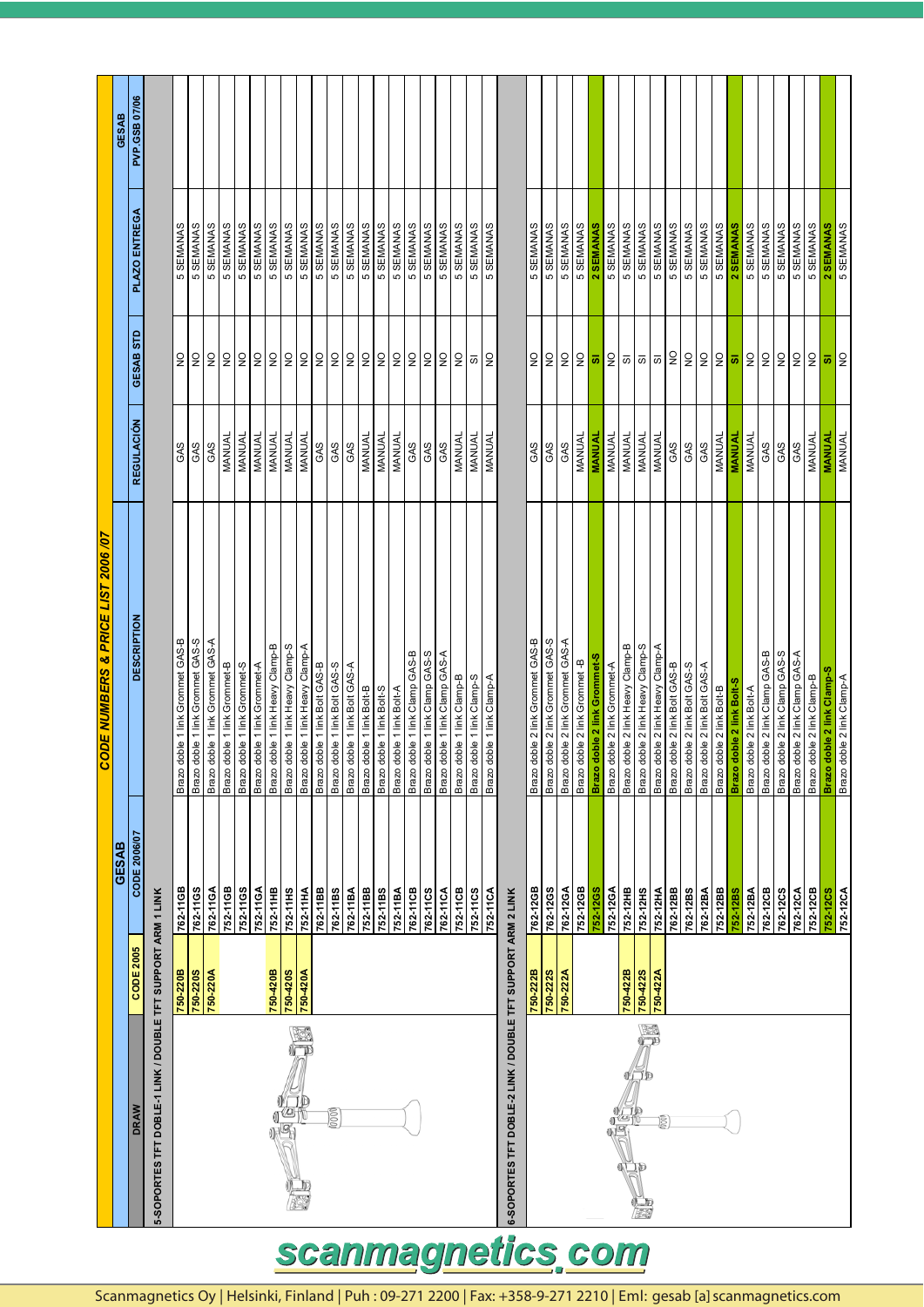|                                                                   |                  |                     | CODE NUMBERS & PRICE LIST 2006 /07                                                   |                  |                                  |               |               |
|-------------------------------------------------------------------|------------------|---------------------|--------------------------------------------------------------------------------------|------------------|----------------------------------|---------------|---------------|
|                                                                   |                  | <b>GESAB</b>        |                                                                                      |                  |                                  |               | <b>GESAB</b>  |
| <b>DRAW</b>                                                       | <b>CODE 2005</b> | <b>CODE 2006/07</b> | <b>DESCRIPTION</b>                                                                   | REGULACIÓN       | GESAB STD                        | PLAZO ENTREGA | PVP.GSB 07/06 |
| 7-SOPORTES PANEL / SLAT WALL SUPPOR ARM                           |                  |                     |                                                                                      |                  |                                  |               |               |
|                                                                   | 750-000B         | 750-000B            | Soporte panel 0 link B                                                               | PANEL ALU        | $\frac{0}{2}$                    | 5 SEMANAS     |               |
| PANEL                                                             | 750-000S         | 750-000S            | Soporte panel 0 linkS                                                                | PANEL ALU        | ø                                | 2 SEMANAS     |               |
|                                                                   | 750-000A         | 750-000A            | Soporte panel 0 link A                                                               | PANEL ALU        | $\frac{0}{2}$                    | 5 SEMANAS     |               |
|                                                                   |                  | 750-000B-US         | Soporte Pared 0 link B                                                               | PARED            | $\frac{0}{2}$                    | 5 SEMANAS     |               |
|                                                                   |                  | 750-000S-US         | Soporte Pared 0 link                                                                 | <b>PARED</b>     | ø                                | 2 SEMANAS     |               |
|                                                                   |                  | 750-000A-US         | Soporte Pared 0 link A                                                               | PARED            | $\frac{0}{2}$                    | 5 SEMANAS     |               |
|                                                                   | 750-020B         | 750-010B            | Soporte panel 1 link B                                                               | PANEL ALU        | $\frac{0}{2}$                    | 5 SEMANAS     |               |
|                                                                   | 750-020S         | 750-010S            | Soporte panel 1 link S                                                               | <b>PANEL ALU</b> | $\overline{\boldsymbol{\omega}}$ | 2 SEMANAS     |               |
| PARED                                                             | 750-020A         | 750-010A            | Soporte panel 1 link A                                                               | PANEL ALU        | $\frac{0}{2}$                    | 5 SEMANAS     |               |
|                                                                   |                  | 750-010B-US         | Soporte Pared 1 link B                                                               | PARED            | $\frac{0}{2}$                    | 5 SEMANAS     |               |
|                                                                   |                  | 750-010S-US         | Soporte Pared 1 link 9                                                               | PARED            | ø                                | 2 SEMANAS     |               |
|                                                                   |                  | 750-010A-US         | Soporte Pared 1 link A                                                               | PARED            | $\frac{0}{2}$                    | 5 SEMANAS     |               |
|                                                                   | 750-022B         | 750-020B            | Soporte panel 2 link B                                                               | PANEL ALU        | $\frac{0}{2}$                    | 5 SEMANAS     |               |
|                                                                   | 750-022S         | 750-020S            | Soporte panel 2 link S                                                               | PANEL ALU        | $\ensuremath{\mathsf{S}}$        | 5 SEMANAS     |               |
|                                                                   | 750-022A         | 750-020A            | Soporte panel articulado doble A                                                     | PANEL ALU        | $\frac{0}{2}$                    | 5 SEMANAS     |               |
|                                                                   |                  | 750-020B-US         | Soporte Pared articulado doble B                                                     | PARED            | $\frac{1}{2}$                    | 5 SEMANAS     |               |
|                                                                   |                  | 750-020S-US         | Soporte Panel articulado doble S                                                     | PARED            | $\frac{\mathsf{O}}{\mathsf{Z}}$  | 5 SEMANAS     |               |
|                                                                   |                  | 750-020A-US         | Soporte Panel articulado doble A                                                     | PARED            | $\frac{0}{2}$                    | 5 SEMANAS     |               |
| 8-SOPORTES 2 NIVELES-0 LINK / DOUBLE LEVEL TFT SUPPORT ARM 0 LINK |                  |                     |                                                                                      |                  |                                  |               |               |
|                                                                   | 750-11GB         | 751-20GB            | Brazo simple doble altura 0 link- Gromet-B                                           | MANUAL           | $\frac{0}{2}$                    | 5 SEMANAS     |               |
|                                                                   | 750-11GS         | 751-20GS            | Brazo simple doble altura 0 link - Gromet-                                           | <b>MANUAL</b>    | ø                                | 2 SEMANAS     |               |
|                                                                   | 750-11GA         | 751-20GA            | Brazo simple doble altura 0 link - GrometA                                           | MANUAL           | $\frac{0}{2}$                    | 5 SEMANAS     |               |
|                                                                   | 750-11CB         | 251-20HB            |                                                                                      |                  |                                  |               |               |
|                                                                   |                  |                     | Brazo simple doble altura 0 link - Heavy Clamp <sup>B</sup>                          | MANUAL           | $\mathsf{S}$                     | 5 SEMANAS     |               |
|                                                                   | 750-11CS         | 751-20HS            | Brazo simple doble altura 0 link - Heavy Clamp-S                                     | MANUAL           | $\frac{\mathsf{O}}{\mathsf{Z}}$  | 5 SEMANAS     |               |
|                                                                   | 750-11CA         | 751-20HA            | Brazo simple doble altura 0 link - Heavy ClampA                                      | MANUAL           | $\mathsf{S}$                     | 5 SEMANAS     |               |
|                                                                   |                  | 751-20BB            | Brazo simple doble altura 0 link - Bolt-B                                            | MANUAL           | $\frac{1}{2}$                    | 5 SEMANAS     |               |
|                                                                   |                  | 751-20BS            | Brazo simple doble altura 0 link - Bolt-S                                            | <b>MANUAL</b>    | ø                                | 2 SEMANAS     |               |
|                                                                   |                  | 751-20BA            | Brazo simple doble altura 0 link - BoltA                                             | MANUAL           | $\frac{1}{2}$                    | 5 SEMANAS     |               |
| 9-SOPORTES 2 NIVELES-1 LINK / DOUBLE LEVEL TFT SUPPORT ARM 1 LINK |                  |                     |                                                                                      |                  |                                  |               |               |
|                                                                   | 750-21GB         | 752-21GB            | Brazo doble doble altura 1 link - Gromet-B                                           | MANUAL           | $\frac{0}{2}$                    | 5 SEMANAS     |               |
|                                                                   | 750-21GS         | 752-21GS            | Brazo doble doble altura 1 link - Gromet-S                                           | MANUAL           | $\frac{0}{2}$                    | 5 SEMANAS     |               |
|                                                                   | 750-21GA         | 752-21GA            | Rrazo doble doble altura 1 link - Gromet-A                                           | <b>MANUAL</b>    | $\frac{\mathsf{O}}{\mathsf{Z}}$  | 5 SEMANAS     |               |
|                                                                   | 750-21CB         | 752-21HB            | Brazo doble doble altura 1 link - Heavy Clamp-B                                      | MANUAL           | $\frac{0}{2}$                    | 5 SEMANAS     |               |
|                                                                   | 750-21CS         | 752-21HS            | Brazo doble doble altura 1 link - Heavy Clamp-S                                      | MANUAL           | $\frac{0}{2}$                    | 5 SEMANAS     |               |
|                                                                   | 750-21CA         | 752-21HA            | Brazo doble doble altura 1 link - Heavy Clamp-A                                      | MANUAL           | $\frac{\mathsf{O}}{\mathsf{Z}}$  | 5 SEMANAS     |               |
|                                                                   |                  | 752-21BB            | Brazo doble doble altura 1 link - Bolt-B                                             | MANUAL           | $\frac{0}{2}$                    | 5 SEMANAS     |               |
|                                                                   |                  | 752-21BS            |                                                                                      | MANUAL           | $\frac{0}{2}$                    | 5 SEMANAS     |               |
|                                                                   |                  | 752-21BA            | Brazo doble doble altura 1 link - Bolt-S<br>Brazo doble doble altura 1 link - Bolt-A | <b>MANUAL</b>    | $\frac{0}{2}$                    | 5 SEMANAS     |               |